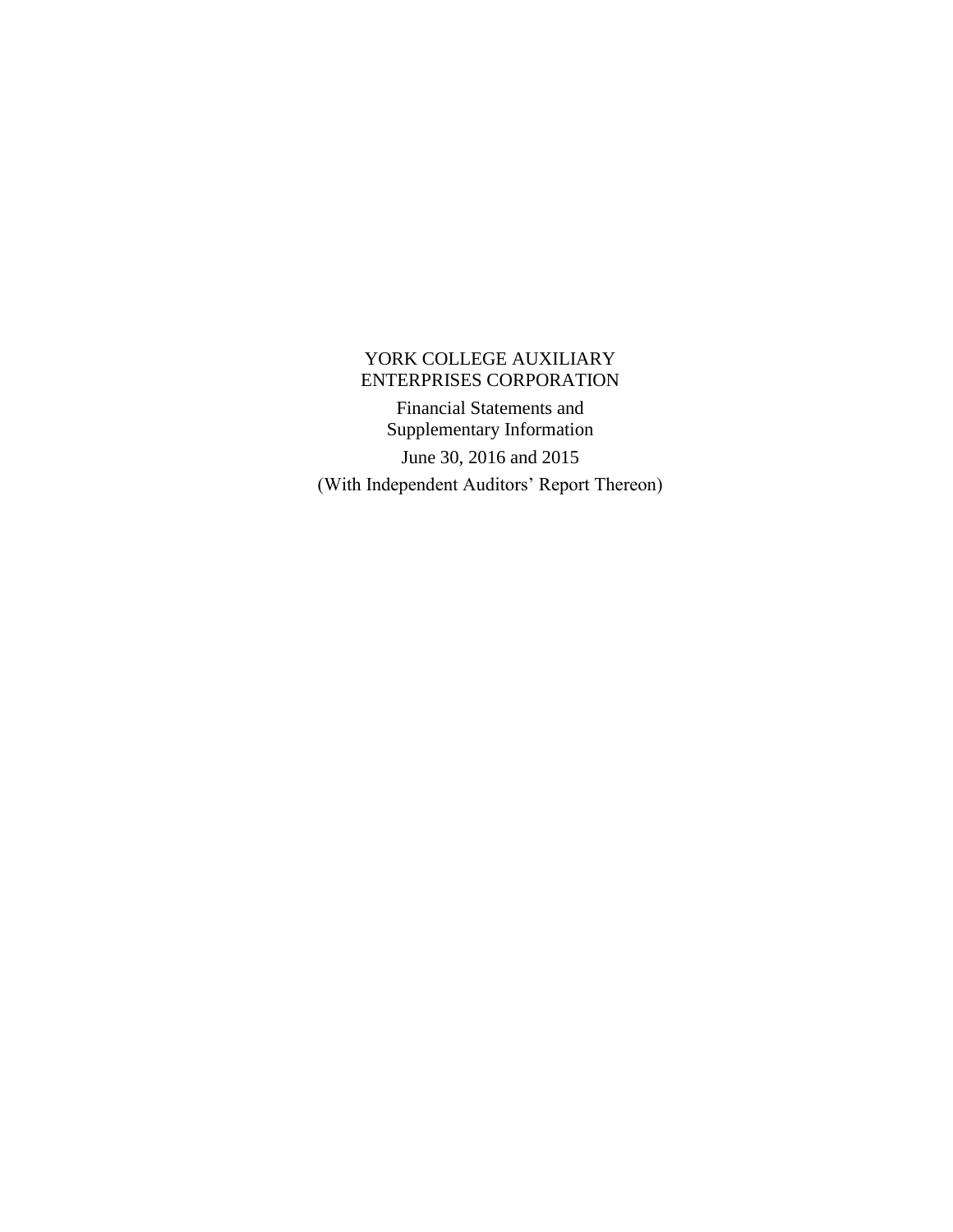# Table of Contents

|                                                                   | Page      |
|-------------------------------------------------------------------|-----------|
| <b>Independent Auditors' Report</b>                               | $1 - 2$   |
| Management's Discussion and Analysis                              | $3 - 9$   |
| <b>Financial Statements:</b><br><b>Statements of Net Position</b> | 10        |
| Statements of Revenue, Expenses and Changes in Net Position       | 11        |
| <b>Statements of Cash Flows</b>                                   | $12 - 13$ |
| <b>Notes to Financial Statements</b>                              | $14 - 23$ |
|                                                                   |           |

\* \* \* \* \* \*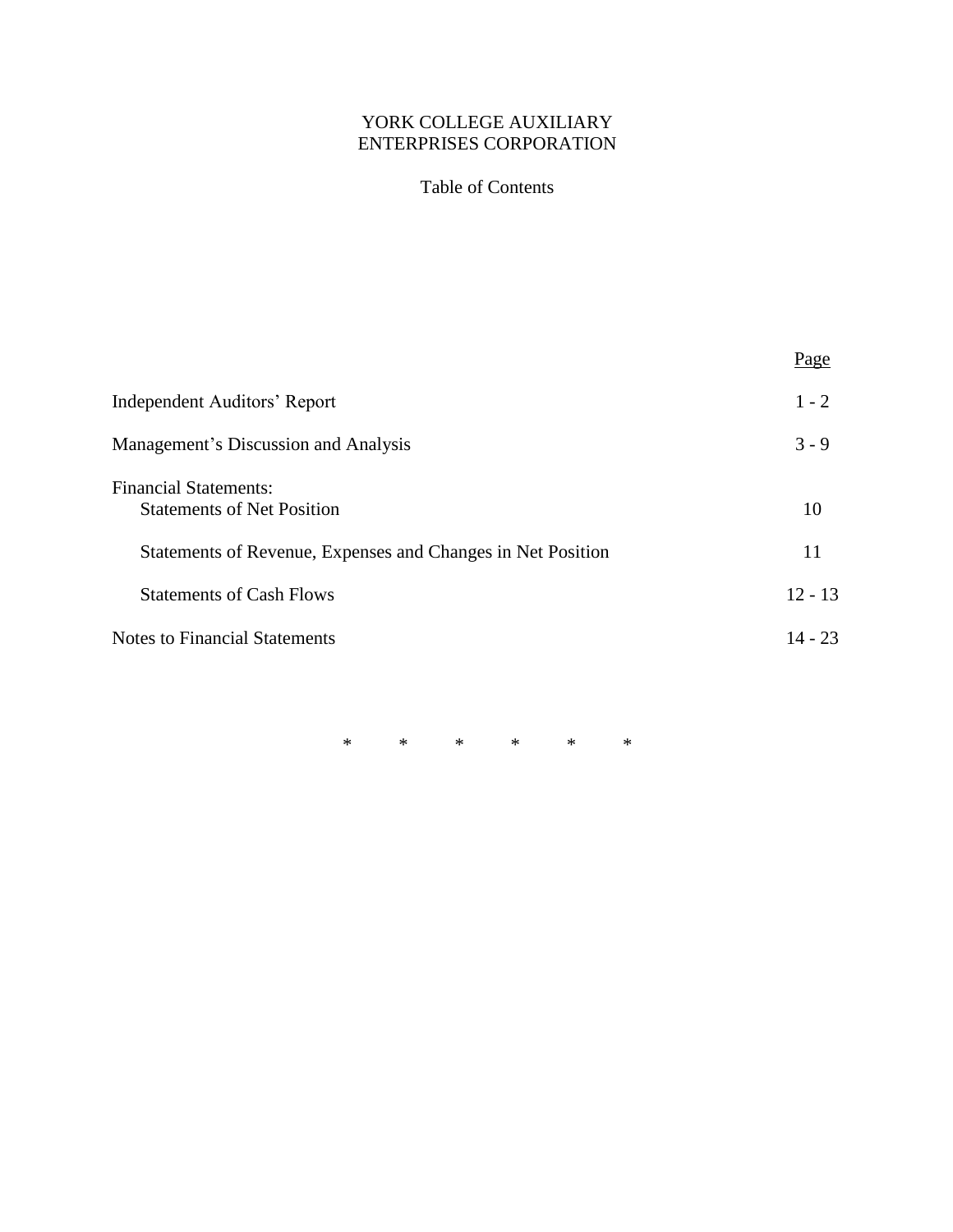

# INDEPENDENT AUDITORS' REPORT

The Board of Directors York College Auxiliary Enterprises Corporation:

#### Report on the Financial Statements

We have audited the accompanying financial statements of York College Auxiliary Enterprises Corporation (the Auxiliary) as of and for the years ended June 30, 2016 and 2015, and related notes to financial statements, which collectively comprise the Auxiliary's financial statements as listed in the table of contents.

### Management's Responsibility for the Financial Statements

Management is responsible for the preparation and fair presentation of these financial statements in accordance with accounting principles generally accepted in the United States of America; this includes the design, implementation, and maintenance of internal control relevant to the preparation and fair presentation of financial statements that are free from material misstatement, whether due to fraud or error.

#### Auditor's Responsibility

Our responsibility is to express an opinion on these financial statements based on our audits. We conducted our audits in accordance with auditing standards generally accepted in the United States of America. Those standards require that we plan and perform the audit to obtain reasonable assurance about whether the financial statements are free from material misstatement.

An audit involves performing procedures to obtain audit evidence about the amounts and disclosures in the financial statements. The procedures selected depend on the auditor's judgment, including the assessment of the risks of material misstatement of the financial statements, whether due to fraud or error. In making those risk assessments, the auditor considers internal control relevant to the Auxiliary's preparation and fair presentation of the financial statements in order to design audit procedures that are appropriate in the circumstances, but not for the purpose of expressing an opinion on the effectiveness of the Auxiliary's internal control. Accordingly, we express no such opinion. An audit also includes evaluating the appropriateness of accounting policies used and the reasonableness of significant accounting estimates made by management, as well as evaluating the overall presentation of the financial statements.

We believe that the audit evidence we have obtained is sufficient and appropriate to provide a basis for our audit opinion.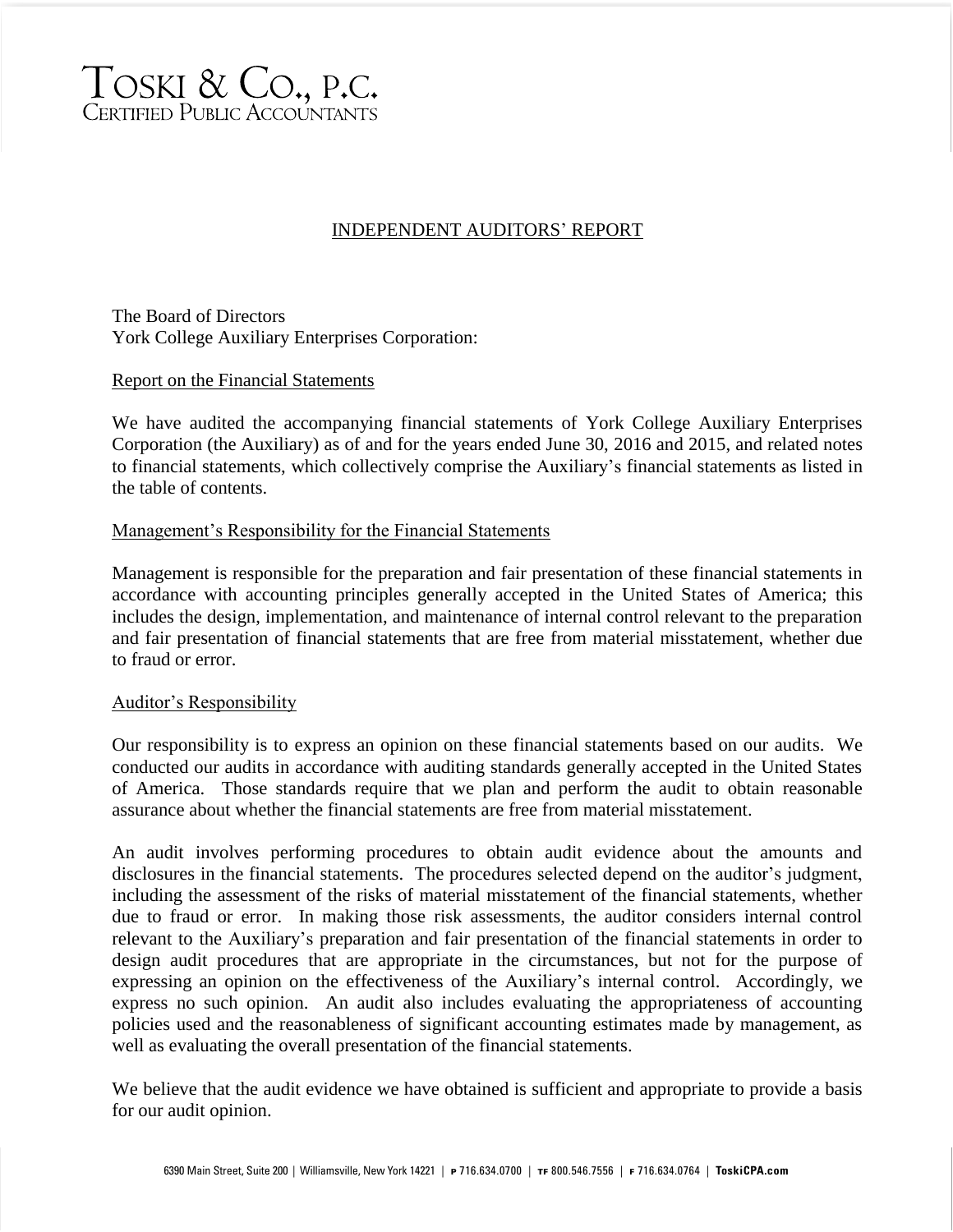#### Opinion

In our opinion, the financial statements referred to above present fairly, in all material respects, the net position of York College Auxiliary Enterprises Corporation as of June 30, 2016 and 2015, and the respective changes in financial position and cash flows for the years then ended, in accordance with accounting principles generally accepted in the United States of America.

#### Other Matter

#### Required Supplementary Information

Accounting principles generally accepted in the United States of America require that the management's discussion and analysis on pages 3 through 9 be presented to supplement the basic financial statements. Such information, although not a part of the basic financial statements, is required by the Governmental Accounting Standards Board, who considers it to be an essential part of financial reporting for placing the basic financial statements in an appropriate operational, economic, or historical context. We have applied certain limited procedures to the required supplementary information in accordance with auditing standards generally accepted in the United States of America, which consisted of inquiries of management about the methods of preparing the information and comparing the information for consistency with management's responses to our inquiries, the basic financial statements, and other knowledge we obtained during our audit of the basic financial statements. We do not express an opinion or provide any assurance on the information because the limited procedures do not provide us with sufficient evidence to express an opinion or provide any assurance.

Torki  $\frac{1}{2}$  Co., CPAs, P.C.

Williamsville, New York September 30, 2016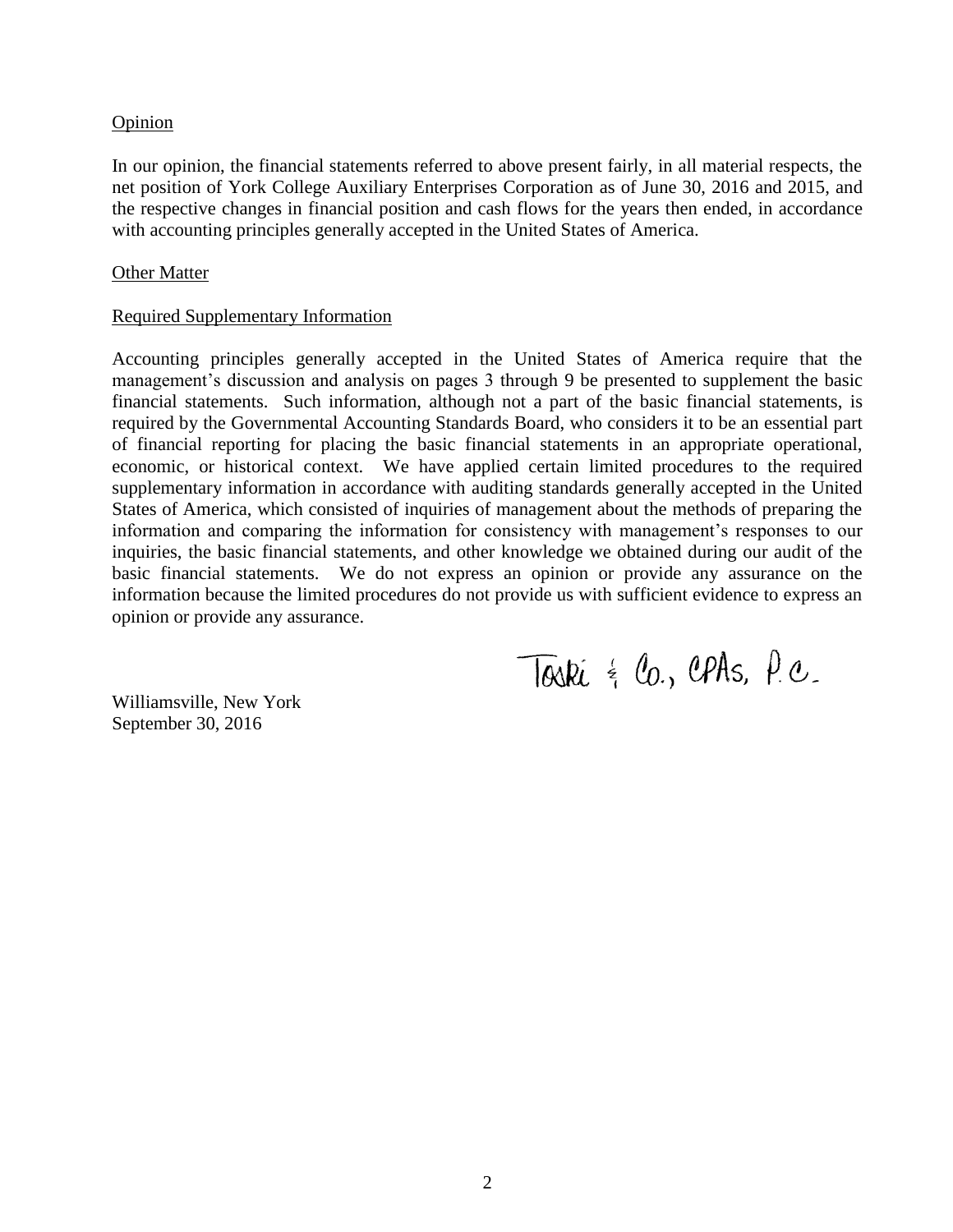Management's Discussion and Analysis

June 30, 2016 and 2015

The intent of management's discussion and analysis (MD&A) is to provide readers with a comprehensive overview of the York College Auxiliary Enterprises Corporation's (the Auxiliary) financial position as of June 30, 2016, and changes in its net position for the year then ended. Since this MD&A is designed to focus on current activities, resulting changes, and currently known facts, it should be read in conjunction with the accompanying audited financial statements and related notes.

### **Financial Highlights**

- The Auxiliary's net position increased by \$47,815 or 2%.
- Operating revenue increased by \$33,767 or 2%.
- Operating expenses increased by \$256,778 or 21%.

#### **Financial Position**

The Auxiliary's net position, the difference between assets and liabilities, is one way to measure the Auxiliary's financial health. Over time, increases and decreases in the Auxiliary's net position is one indicator of determining the Auxiliary's financial health.

#### **Statements of Net Position**

The following summarizes the Auxiliary's assets, liabilities and net position as of June 30, 2016 and 2015, under the accrual basis of accounting:

|                                  | 2016            | 2015      | Dollar<br>change | Percent<br>change |
|----------------------------------|-----------------|-----------|------------------|-------------------|
| Assets:                          |                 |           |                  |                   |
| Current assets                   | \$<br>1,922,051 | 1,811,720 | 110,331          | 6%                |
| Noncurrent assets                | 1,315,514       | 1,332,160 | (16, 646)        | $(1\%)$           |
| <b>Total assets</b>              | 3,237,565       | 3,143,880 | 93,685           | 3%                |
| Liabilities:                     |                 |           |                  |                   |
| <b>Current liabilities</b>       | 1,197,329       | 1,145,474 | 51,855           | 5%                |
| Noncurrent liabilities           | 10,000          | 10,000    |                  |                   |
| <b>Total liabilities</b>         | 1,207,329       | 1,155,474 | 51,855           | 4%                |
| Net position:                    |                 |           |                  |                   |
| Net investment in capital assets | 60,176          | 55,625    | 4,551            | 8%                |
| Unrestricted                     | 1,970,060       | 1,932,781 | 37,279           | 2%                |
| Total net position               | \$<br>2,030,236 | 1,988,406 | 41,830           | 2%                |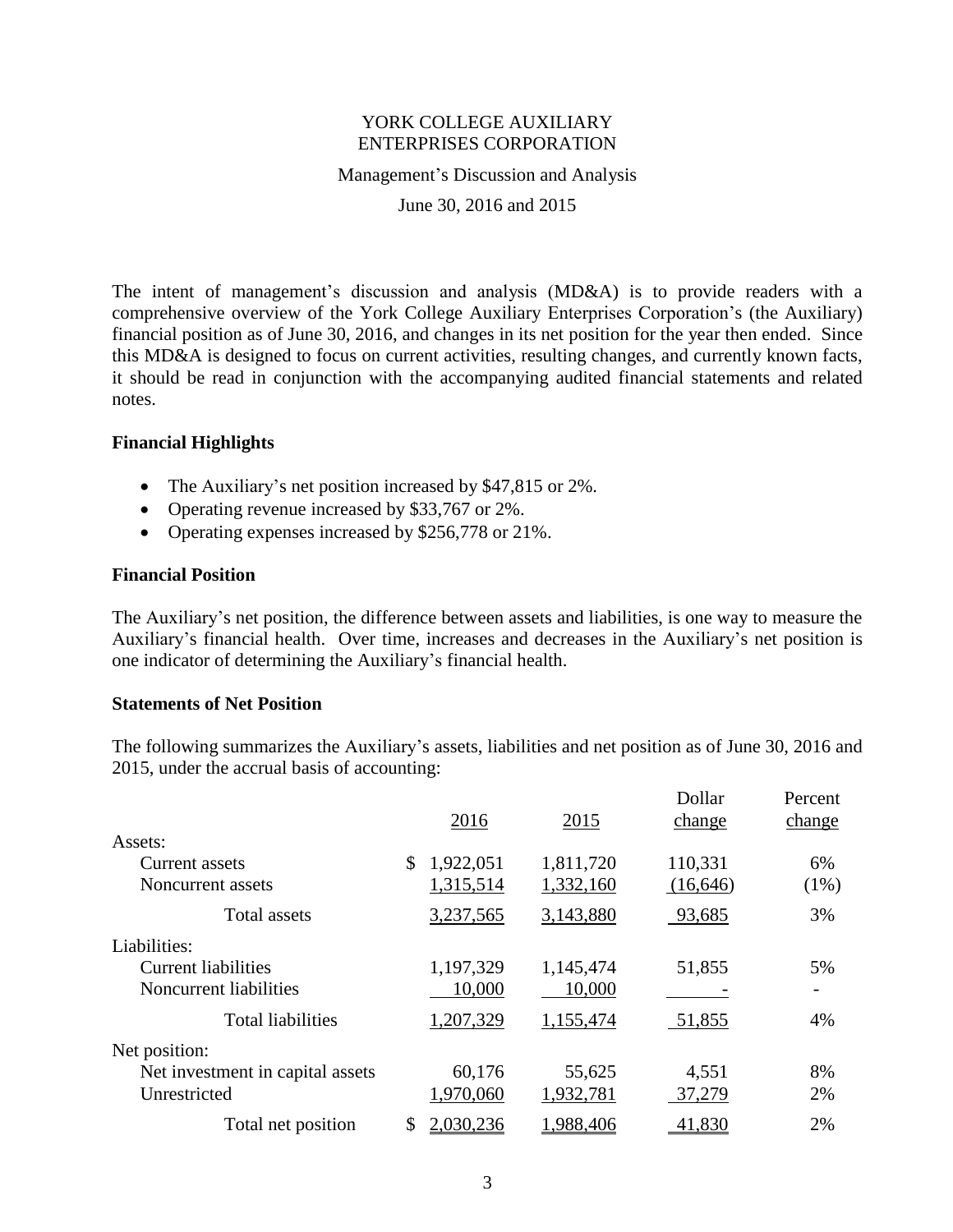# Management's Discussion and Analysis, Continued

At June 30, 2016, the Auxiliary's total assets increased by \$93,685 or 3%, compared to the previous year. The majority of this variance was related to an increase in cash and equivalents of \$126,167 and accounts receivable of \$14,835. Cash and equivalents increased, primarily due to the timing of payments and accounts receivable due to the timing of cash receipts. This increase was offset by a decrease in commission receivable and investments of \$30,671 and \$21,197, respectively. Commission receivable decreased primarily due to the timely payment of food commissions. Investments decreased due to the poor condition of the financial markets.

At June 30, 2016, the Auxiliary's total liabilities increased by \$51,855 or 4%, compared to the previous year. The majority of this variance was related to an increase in deposits held for others of \$58,274. Deposits held for others increased largely due to the monies held for the Testing Center and the Star Program. This increase is offset by decreases in accounts payable and accrued expenses and due to York College entities of \$6,059 and \$8,259, respectively. Accounts payable and accrued expenses and due to York College entities decreased due to timely payments.

There were no other significant or unexpected changes in the Auxiliary's assets and liabilities.





#### **Net Position**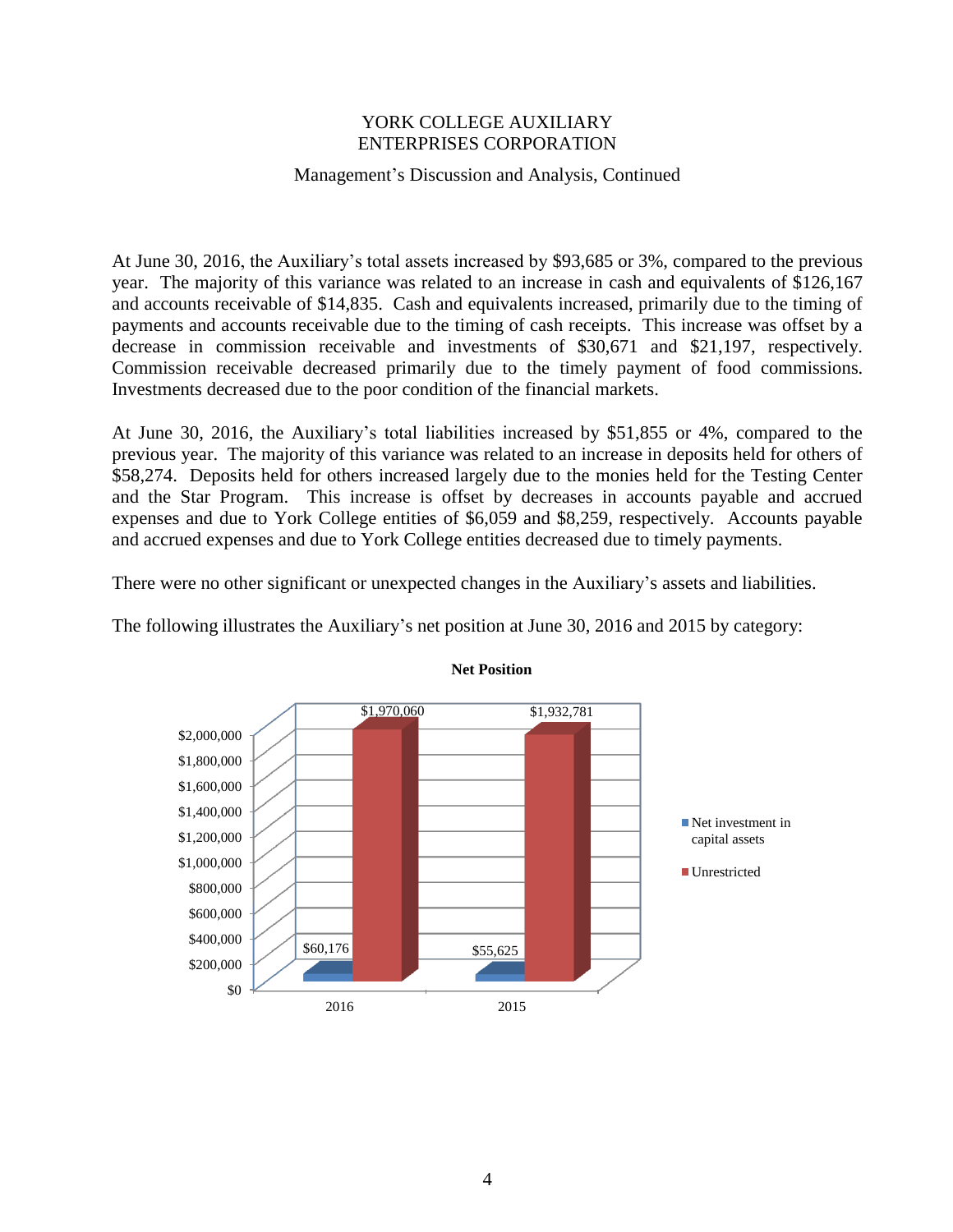#### Management's Discussion and Analysis, Continued

#### **Statements of Revenue, Expenses and Changes in Net Position**

The statements of revenue, expenses and changes in net position represent the operating results of the Auxiliary, as well as nonoperating revenue and expenses, if any. The major components of revenue and expenses for the years ended June 30, 2016 and 2015, are as follows:

#### **Revenue**

|                            | 2016           | 2015      | Dollar<br>change | Percent<br>change |
|----------------------------|----------------|-----------|------------------|-------------------|
| Operating revenue:         |                |           |                  |                   |
| Commissions:               |                |           |                  |                   |
| <b>Bookstore</b>           | \$<br>49,591   | 56,706    | (7,115)          | (13%)             |
| Food service               | 135,099        | 140,885   | (5,786)          | (4%)              |
| Royalties                  | 42,325         | 42,320    | 5                | 1%                |
| Rental income              | 564,639        | 574,997   | (10, 358)        | (2%)              |
| Copier                     | 11,068         | 12,291    | (1,223)          | $(10\%)$          |
| Parking fees               | 350,230        | 326,302   | 23,928           | 7%                |
| Donated space and services | 287,165        | 285,322   | 1,843            | 1%                |
| Other                      | 136,259        | 103,786   | 32,473           | 31%               |
| Total operating revenue    | 1,576,376      | 1,542,609 | 33,767           | 2%                |
| Nonoperating revenue:      |                |           |                  |                   |
| Investment income (loss)   | (20, 348)      | (16,380)  | (3,968)          | (24%)             |
| Contributions              | 35,000         | 35,848    | (848)            | $(2\%)$           |
| Total nonoperating revenue | 14,652         | 19,468    | (4,816)          | (25%)             |
| Total revenue              | 1,591,028<br>S | 1,562,077 | <u>28,951</u>    | 2%                |

The Auxiliary's total revenue for the year ended June 30, 2016 amounted to \$1,591,028 an increase of \$28,951 or 2%, compared to the previous year. The major components of this variance were related to increases in other income and parking fees of \$32,473 and \$23,928, respectively. Other income increased largely due an increase in ticket sales for Performing Arts Center events. Parking fees increased due to the implementation of the College's online payment system for parking and an increase in reserved parking permit sales. These increases were offset by a decrease in rental income of \$10,358 due to the Health and Physical Education Building having fewer events this year.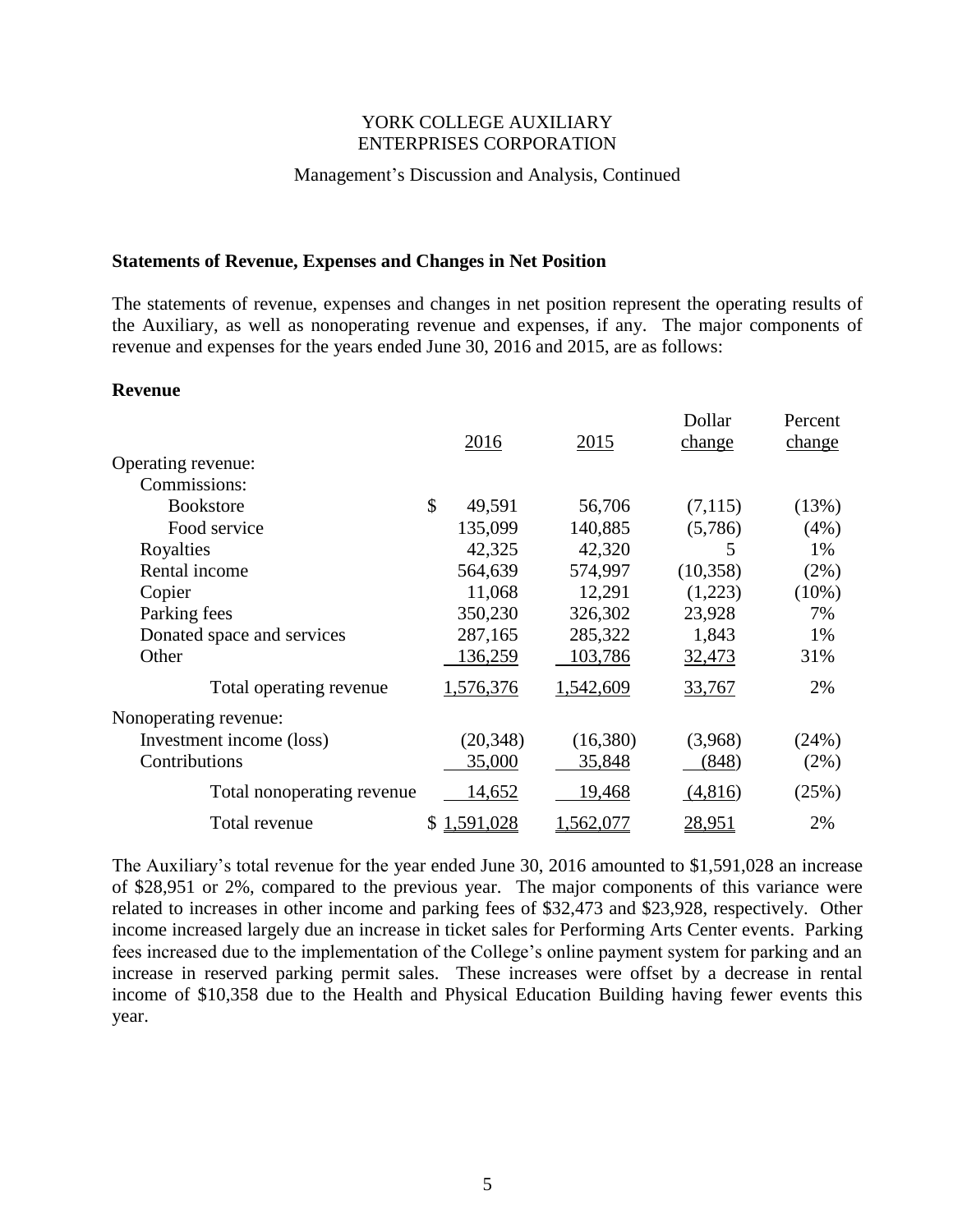# Management's Discussion and Analysis, Continued

Rental income, parking fees and donated space and services represented 35%, 22% and 18% of the total revenue, respectively. Accordingly, the Auxiliary is dependent upon this level of support to carry out its operations.

There were no other significant or unexpected changes in the Auxiliary's revenue.

The following illustrates the Auxiliary's revenue, by source, for the year ended June 30, 2016:

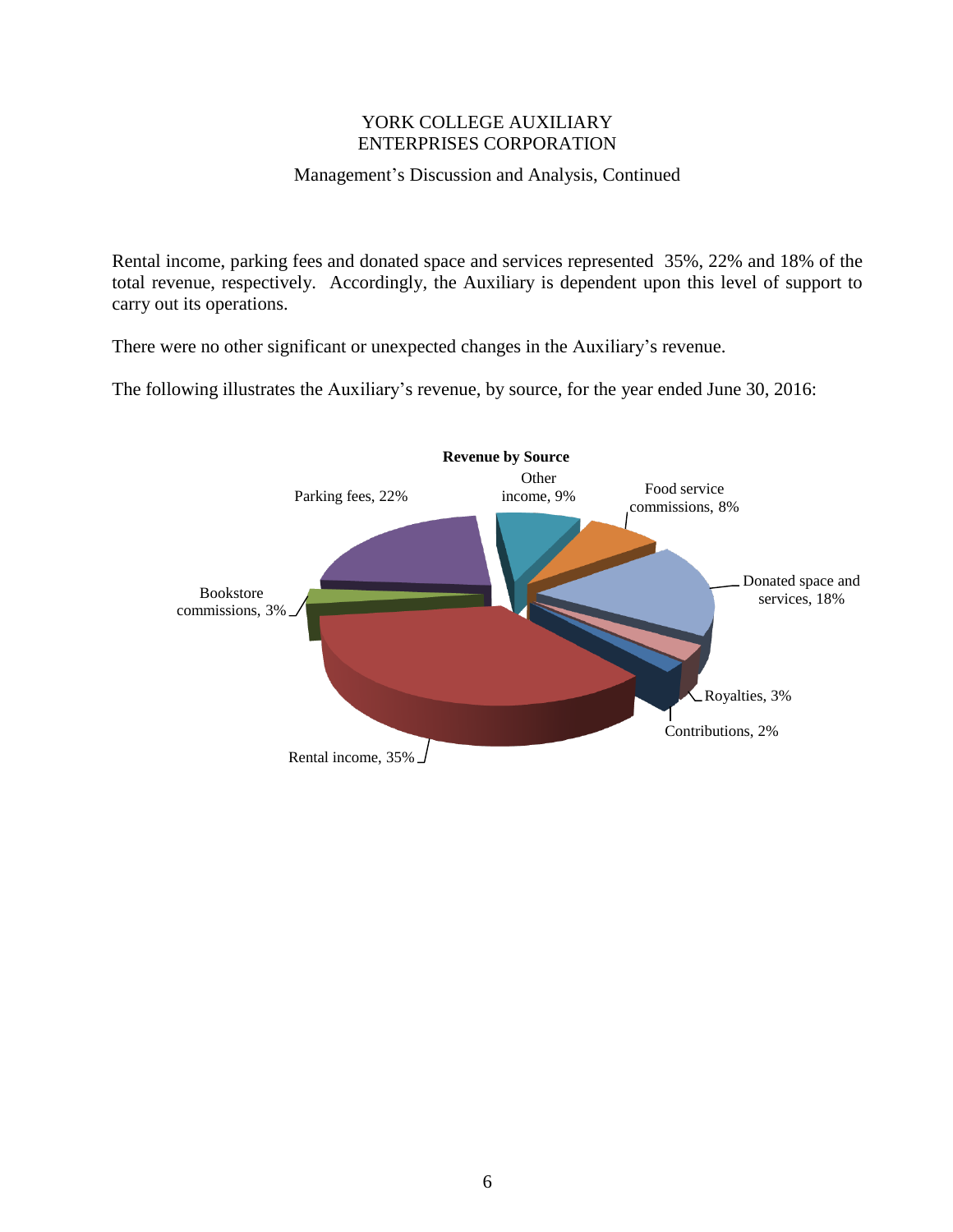### Management's Discussion and Analysis, Continued

#### **Expenses**

|                                         |             |         |                  | Dollar    | Percent   |
|-----------------------------------------|-------------|---------|------------------|-----------|-----------|
|                                         | 2016        |         | 2015             | change    | change    |
| Operating expenses:                     |             |         |                  |           |           |
| Athletics and recreation                | \$          | 43,153  | 40,445           | 2,708     | 7%        |
| Graduation/commencement                 |             | 51,672  | 22,123           | 29,549    | 134%      |
| Career services                         |             | 2,460   | 3,409            | (949)     | (28%)     |
| Fine arts                               |             | 10,916  | 10,263           | 653       | 6%        |
| Undergraduate research                  |             | 10,845  | 12,761           | (1,916)   | (15%)     |
| VITA program                            |             | 1,695   |                  | 1,695     | 100%      |
| Recruitment and advertising             |             | 17,836  | 13,604           | 4,232     | 31%       |
| <b>Facility rentals</b>                 | 234,416     |         | 313,003          | (78, 587) | (25%)     |
| Parking                                 | 346,215     |         | 256,077          | 90,138    | 35%       |
| Performing arts                         |             | 107,278 | 41,593           | 65,685    | 158%      |
| Other                                   | 153,661     |         | 9,962            | 143,699   | 1,442%    |
| Management and general                  | 480,220     |         | 467,266          | 12,954    | 3%        |
| Provision for bad debts                 |             |         | 3,154            | (3,154)   | $(100\%)$ |
| Depreciation                            |             | 33,962  | 43,891           | (9,929)   | (23%)     |
| Total operating expenses                | 1,494,329   |         | 1,237,551        | 256,778   | 21%       |
| Nonoperating expenses - College support |             | 54,869  | 54,681           | 188       | 1%        |
| Total expenses                          | \$1,549,198 |         | <u>1,292,232</u> | 256,966   | 20%       |

Total expenses for the year ended June 30, 2016 amounted to \$1,549,198, an increase of \$256,966 or 20%, compared to the previous year. The major components of this variance were related to increases in parking, performing arts, and other expenses of \$90,138, \$65,685 and \$143,699, respectively. Parking increased primarily due to personnel change in the use of contracted security. Performing arts increased because, this year, they had an increase in events held at the Performing Arts Center and in addition staffing hours had increased as an outcome. This year other expenses had increased largely due to the auxiliary voting on a decision to support the College's operational expenses. These increases were offset by a decrease in facility rentals which was due to a decrease in the salaries paid out for staffing around campus wide events.

There were no other significant or unexpected changes in the Auxiliary's expenses.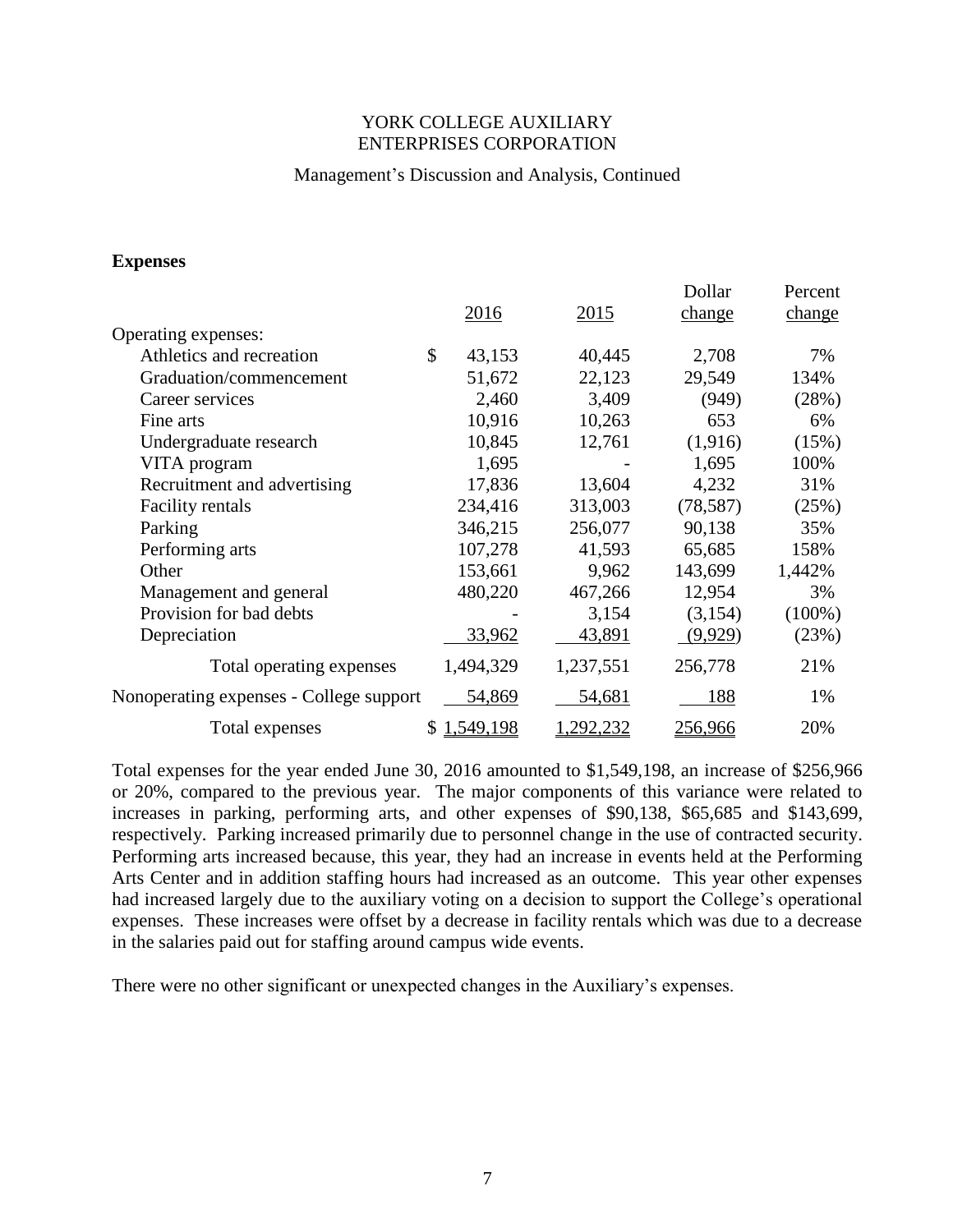# Management's Discussion and Analysis, Continued

The following illustrates the Auxiliary's expenses, by category, for the year ended June 30, 2016:



**Expenses by Category**

# **Cash Flows**

The statement of cash flows provides information about cash receipts and cash payments during the year. This statement assists users to assess the Auxiliary's ability to generate net cash flows, meet its obligations as they come due, and its dependency on external financing. The following summarizes the Auxiliary's cash flows for the year ended June 30, 2016:

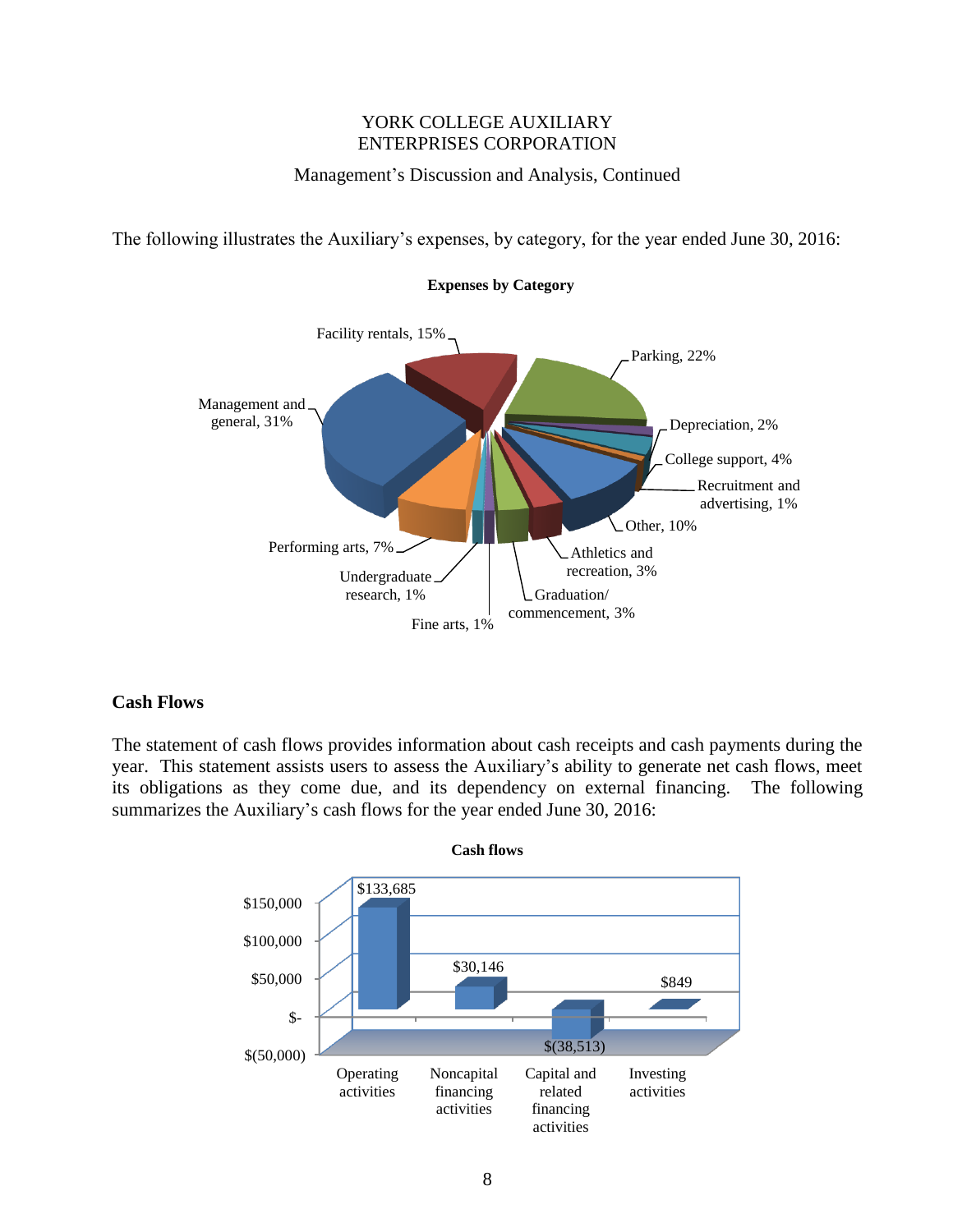# Management's Discussion and Analysis, Continued

# **Economic Factors That May Affect the Future**

There are no known economic factors that may influence the future, with the exception of student enrollment, which directly relates to the amount of revenue earned, as well as related expenses incurred.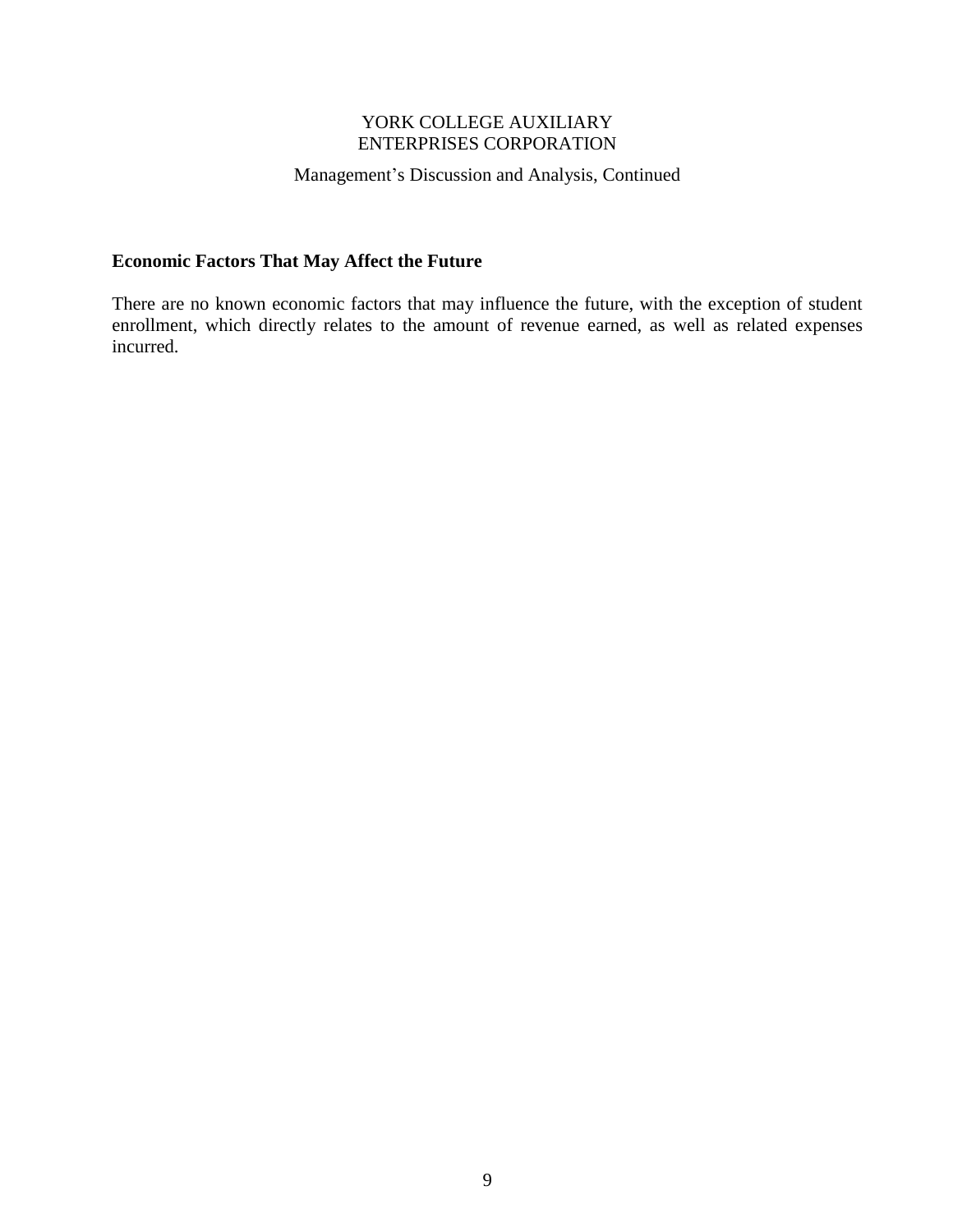# YORK COLLEGE AUXILIARY Statements of Net Position June 30, 2016 and 2015 ENTERPRISES CORPORATION

| Assets                                    | 2016            | 2015      |
|-------------------------------------------|-----------------|-----------|
| Current assets:                           |                 |           |
| Cash and equivalents                      | 1,852,268<br>S. | 1,726,101 |
| Accounts receivable                       | 49,406          | 34,571    |
| Commissions receivable                    | 18,607          | 49,278    |
| Prepaid expenses                          | 1,770           | 1,770     |
| Total current assets                      | 1,922,051       | 1,811,720 |
| Noncurrent assets:                        |                 |           |
| Long-term investments, at fair value      | 1,255,338       | 1,276,535 |
| Capital assets, net                       | 60,176          | 55,625    |
| Total noncurrent assets                   | 1,315,514       | 1,332,160 |
| <b>Total assets</b>                       | 3,237,565       | 3,143,880 |
| Liabilities                               |                 |           |
| <b>Current liabilities:</b>               |                 |           |
| Accounts payable and accrued expenses     | 325,698         | 331,757   |
| Unearned revenue                          | 41,171          | 33,272    |
| Due to York College entities              | 539,697         | 547,956   |
| Deposits held in custody for others, net  | 290,763         | 232,489   |
| Total current liabilities                 | 1,197,329       | 1,145,474 |
| Noncurrent liabilities - security deposit | 10,000          | 10,000    |
| <b>Total liabilities</b>                  | 1,207,329       | 1,155,474 |
| Net Position                              |                 |           |
| Net investment in capital assets          | 60,176          | 55,625    |
| Unrestricted                              | 1,970,060       | 1,932,781 |
| Total net position                        | 2,030,236<br>\$ | 1,988,406 |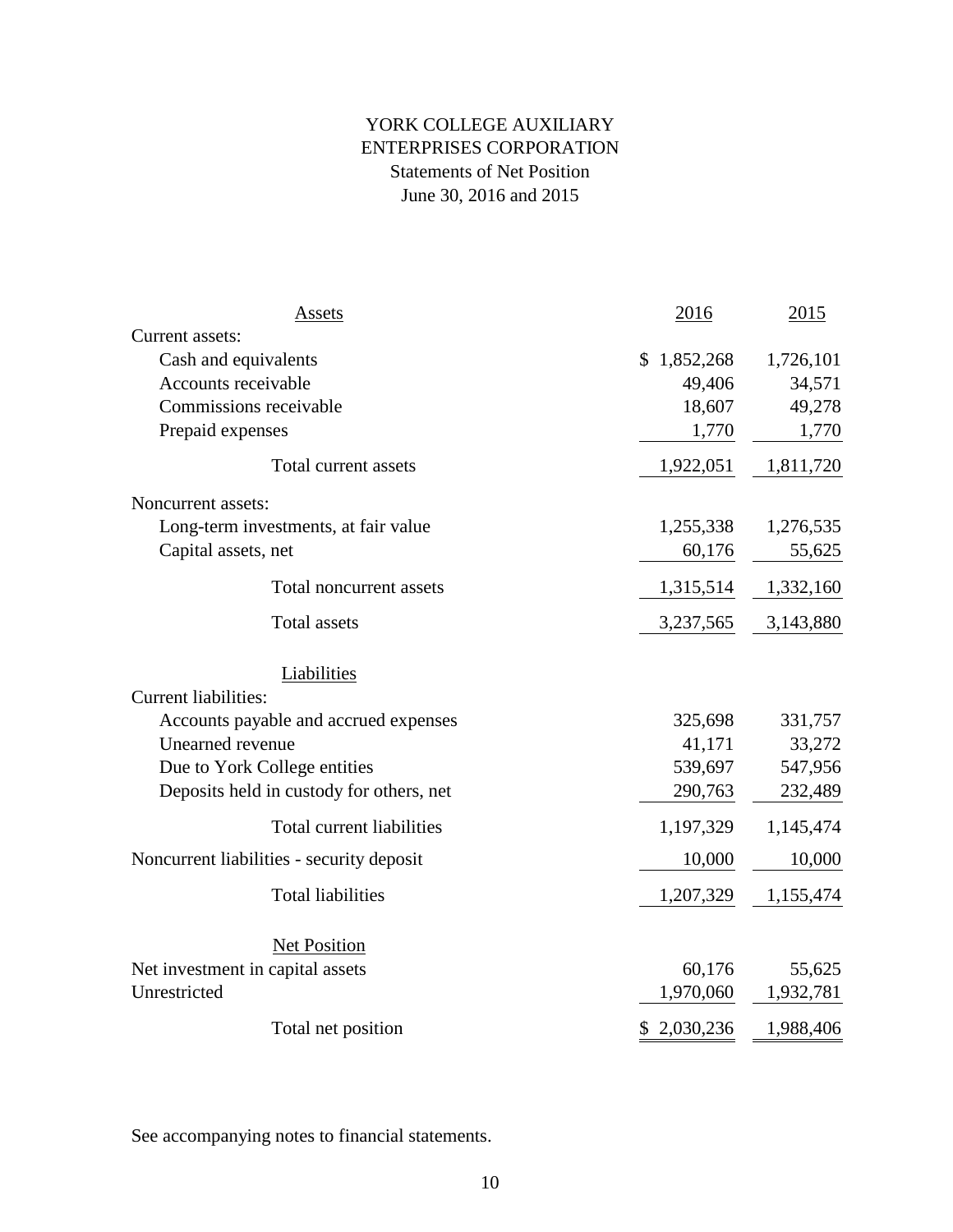# YORK COLLEGE AUXILIARY ENTERPRISES CORPORATION Statements of Revenue, Expenses and Changes in Net Position Years ended June 30, 2016 and 2015

|                                            | 2016         | 2015      |
|--------------------------------------------|--------------|-----------|
| Operating revenue:                         |              |           |
| Commissions:                               |              |           |
| <b>Bookstore</b>                           | \$<br>49,591 | 56,706    |
| Food service                               | 135,099      | 140,885   |
| Royalties                                  | 42,325       | 42,320    |
| Rental income                              | 564,639      | 574,997   |
| Copier                                     | 11,068       | 12,291    |
| Parking fees                               | 350,230      | 326,302   |
| Donated space and services                 | 287,165      | 285,322   |
| Other                                      | 136,259      | 103,786   |
| Total operating revenue                    | 1,576,376    | 1,542,609 |
| Operating expenses:                        |              |           |
| Athletics and recreation                   | 43,153       | 40,445    |
| Graduation/commencement                    | 51,672       | 22,123    |
| Career services                            | 2,460        | 3,409     |
| Fine arts                                  | 10,916       | 10,263    |
| Undergraduate research                     | 10,845       | 12,761    |
| VITA program                               | 1,695        |           |
| Recruitment and advertising                | 17,836       | 13,604    |
| <b>Facility rentals</b>                    | 234,416      | 313,003   |
| Parking                                    | 346,215      | 256,077   |
| Performing arts                            | 107,278      | 41,593    |
| Other                                      | 153,661      | 9,962     |
| Management and general                     | 480,220      | 467,266   |
| Provision for bad debts                    |              | 3,154     |
| Depreciation                               | 33,962       | 43,891    |
| Total operating expenses                   | 1,494,329    | 1,237,551 |
| Income from operations                     | 82,047       | 305,058   |
| Nonoperating revenue (expenses):           |              |           |
| Investment income (loss)                   | (20, 348)    | (16,380)  |
| Contributions                              | 35,000       | 35,848    |
| College support                            | (54, 869)    | (54, 681) |
| Total nonoperating revenue (expenses), net | (40, 217)    | (35,213)  |
| Increase in net position                   | 41,830       | 269,845   |
| Net position at beginning of year          | 1,988,406    | 1,718,561 |
| Net position at end of year                | 2,030,236    | 1,988,406 |
|                                            |              |           |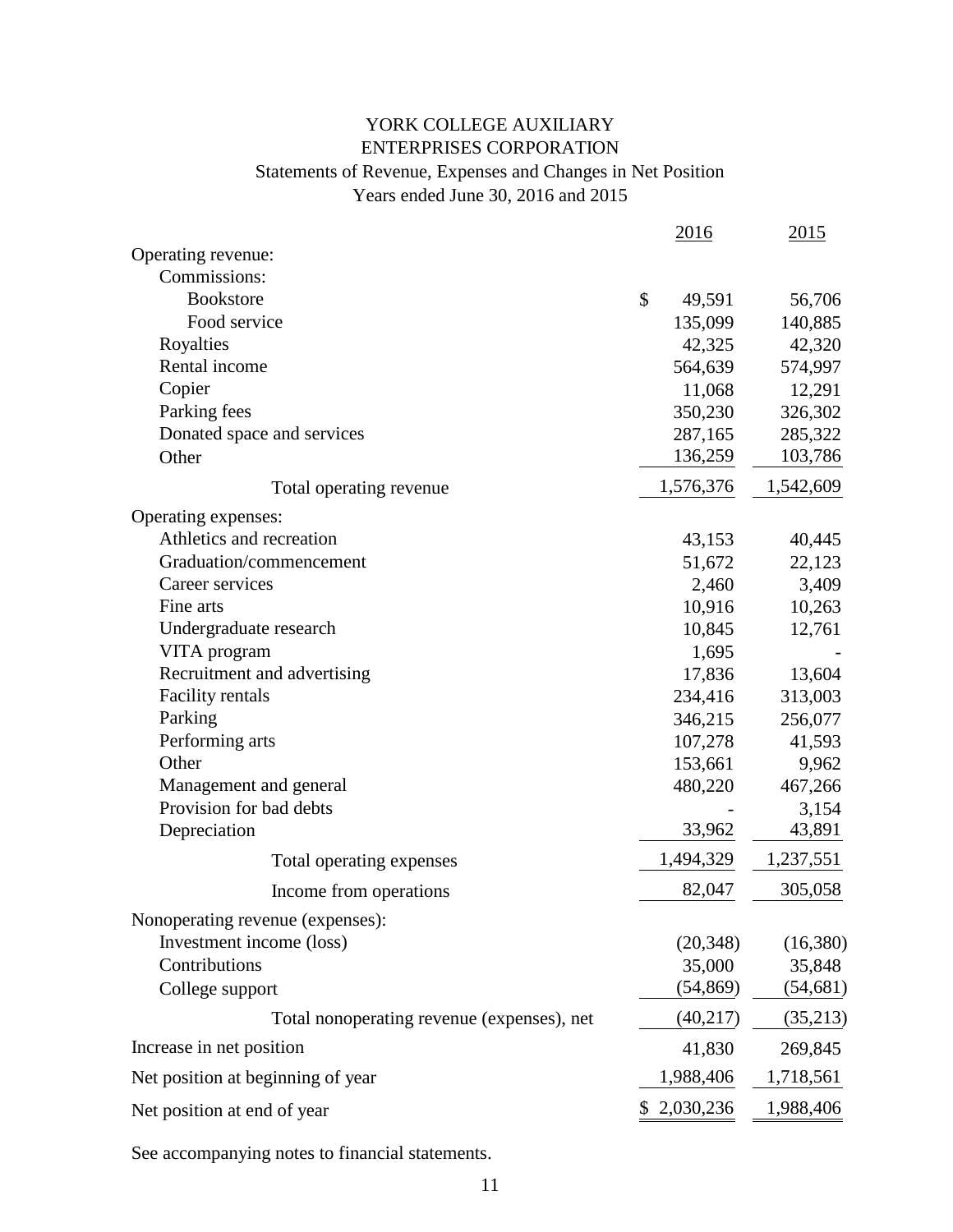# ENTERPRISES CORPORATION YORK COLLEGE AUXILIARY Statements of Cash Flows Years ended June 30, 2016 and 2015

|                                                               |               | 2016       | 2015        |
|---------------------------------------------------------------|---------------|------------|-------------|
| Cash flows from operating activities:                         |               |            |             |
| Cash receipts from:                                           |               |            |             |
| <b>Bookstore commissions</b>                                  | $\mathcal{S}$ | 52,034     | 50,090      |
| Food service commissions                                      |               | 163,327    | 114,744     |
| Rental income                                                 |               | 603,090    | 638,824     |
| Copier                                                        |               | 6,886      | 12,291      |
| Parking fees                                                  |               | 349,970    | 326,302     |
| Other                                                         |               | 137,639    | 110,231     |
| Cash payments to/for:                                         |               |            |             |
| Employees' salaries and benefits                              |               | (739, 442) | (674, 116)  |
| <b>Services</b>                                               |               | (70,007)   | (57, 321)   |
| Vendors                                                       |               | (369, 812) | (148, 457)  |
| Net cash provided by operating activities                     |               | 133,685    | 372,588     |
| Cash flows from noncapital financing activities:              |               |            |             |
| Decrease in due to York College entities                      |               | (8,259)    | (8, 413)    |
| Change in deposits held in custody for others                 |               | 58,274     | (3,346)     |
| Contributions                                                 |               | 35,000     | 35,848      |
| College support                                               |               | (54, 869)  | (54, 681)   |
| Net cash provided by (used in) noncapital                     |               |            |             |
| financing activities                                          |               | 30,146     | (30, 592)   |
| Cash flows used in capital and related financing activities - |               |            |             |
| purchases of capital assets                                   |               | (38,513)   | (41,514)    |
| Cash flows from investing activities - interest and dividends |               | 849        | 317         |
| Net increase in cash and equivalents                          |               | 126,167    | 300,799     |
| Cash and equivalents at beginning of year                     |               | 1,726,101  | 1,425,302   |
| Cash and equivalents at end of year                           | \$            | 1,852,268  | 1,726,101   |
|                                                               |               |            | (Continued) |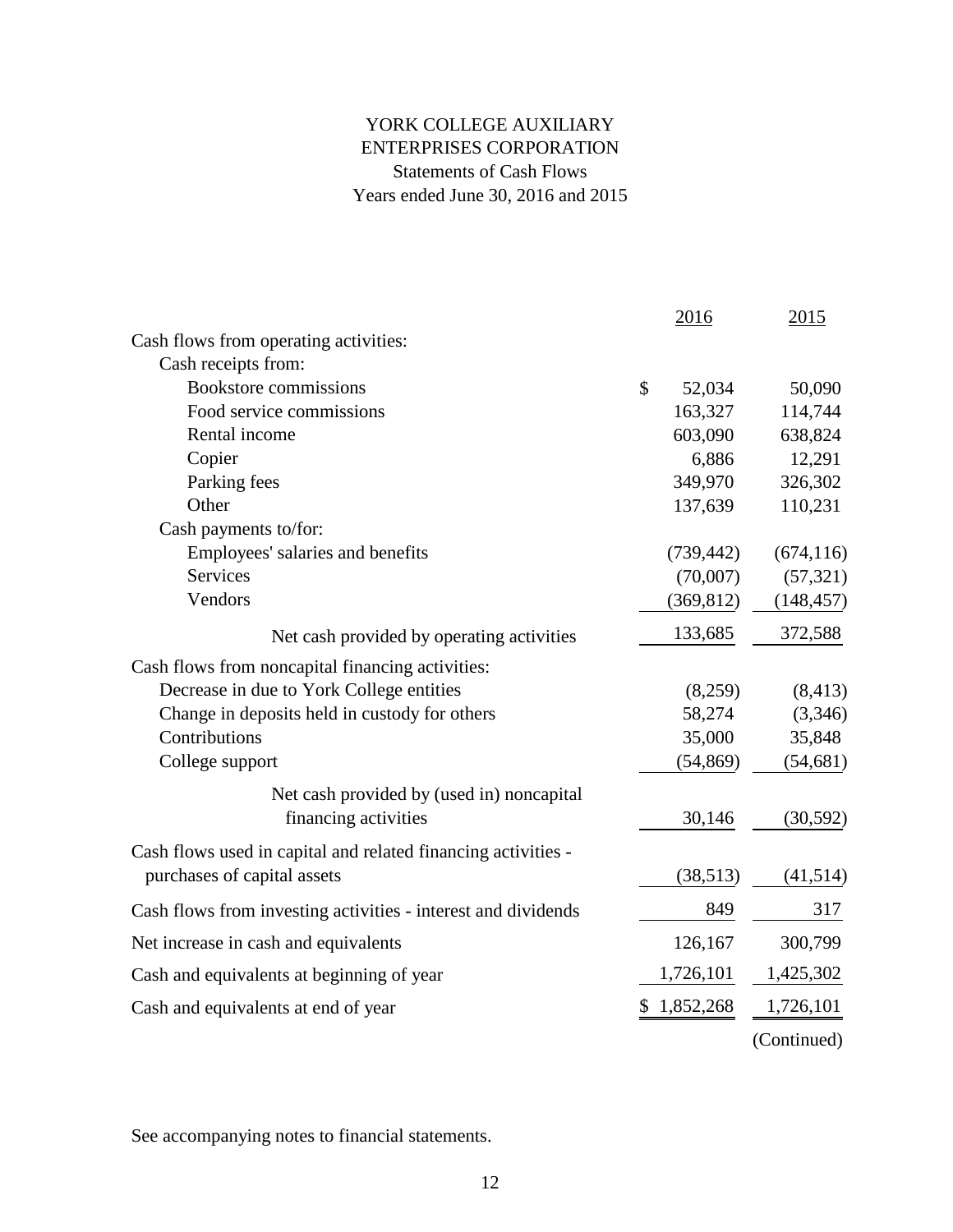# ENTERPRISES CORPORATION YORK COLLEGE AUXILIARY Statements of Cash Flows, Continued

|                                                      | 2016          | 2015      |
|------------------------------------------------------|---------------|-----------|
| Reconciliation of income from operations to net cash |               |           |
| provided by operating activities:                    |               |           |
| Income from operations                               | \$<br>82,047  | 305,058   |
| Adjustments to reconcile income from operations      |               |           |
| to net cash provided by operating activities:        |               |           |
| Depreciation                                         | 33,962        | 43,891    |
| <b>Bad debts</b>                                     |               | 3,154     |
| Changes in:                                          |               |           |
| Accounts receivable                                  | (14, 835)     | 25,412    |
| Commissions receivable                               | 30,671        | (32, 357) |
| Prepaid expenses                                     |               | (68)      |
| Accounts payable and accrued expenses                | (6,059)       | 25,358    |
| Unearned revenue                                     | 7,899         | 2,140     |
| Net cash provided by operating activities            | \$<br>133,685 | 372,588   |
| Supplemental schedule of cash flow information:      |               |           |
| Donated space and services                           | \$<br>287,165 | 285,322   |
| Professional services                                | 284,149       | 281,726   |
| Facilities                                           | 3,016         | 3,596     |
|                                                      | 287,165       | 285,322   |
| Disposal of fully depreciated capital assets         | \$<br>38,118  |           |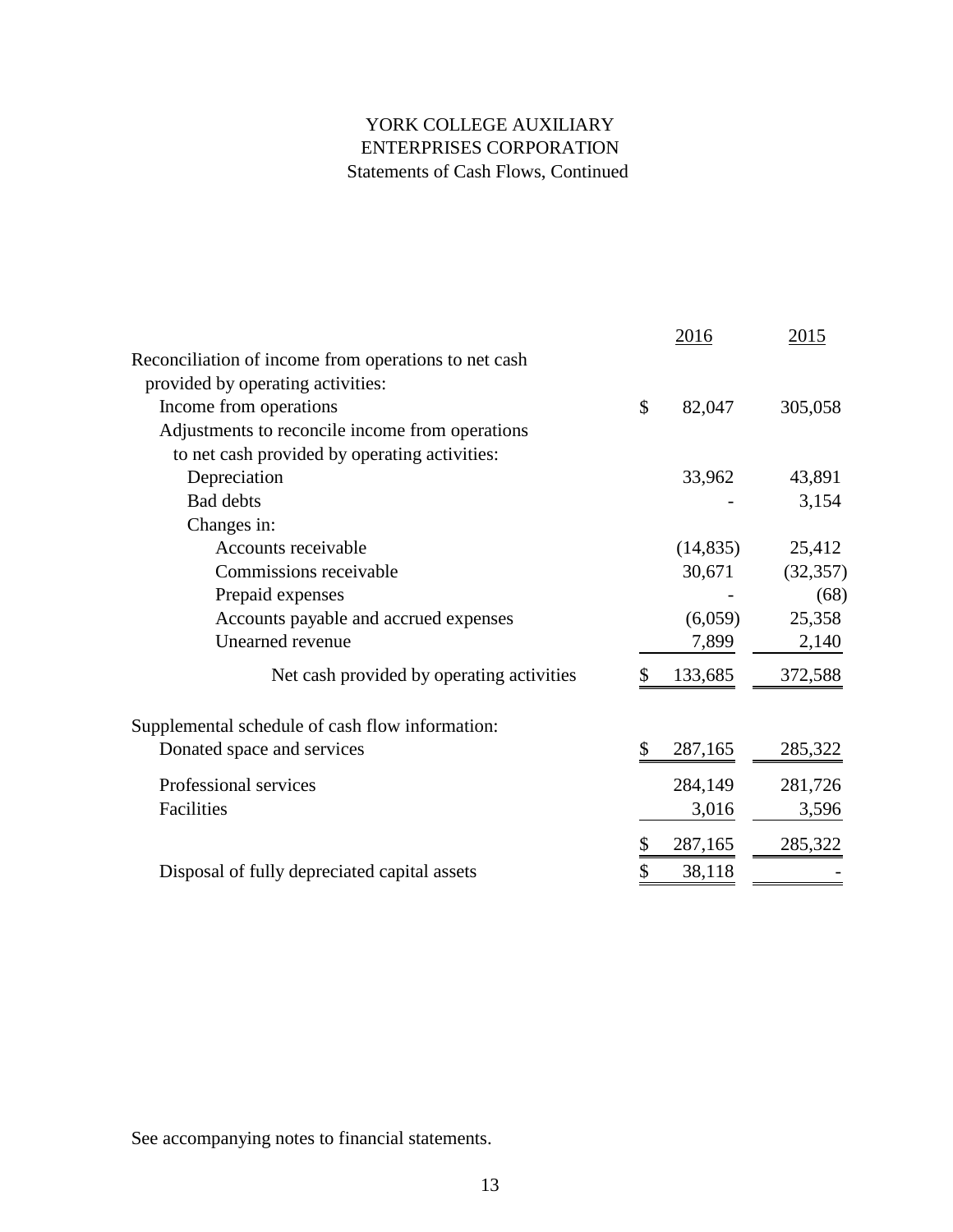Notes to Financial Statements

June 30, 2016 and 2015

### (1) Nature of Organization

The York College Auxiliary Enterprises Corporation (the Auxiliary) is a nonprofit entity created to support certain activities and provide facilities and auxiliary services for the benefit of the campus community of York College (the College) of the City University of New York (CUNY or the University).

## (2) Summary of Significant Accounting Policies

- (a) Basis of Accounting
	- The Auxiliary's accounting policies conform to accounting principles generally accepted in the United States of America (GAAP) and applicable Governmental Accounting Standards Board (GASB) pronouncements.
	- For financial reporting purposes, the Auxiliary is considered to be a special-purpose government engaged only in business-type activities. GASB defines business-type activities as activities financed in whole or in part by fees charged to external parties for goods or services. Accordingly, the accompanying financial statements have been prepared using the economic resources measurement focus and the accrual basis of accounting in accordance with GAAP, as prescribed by GASB. For financial reporting purposes, the Auxiliary is also considered to be a discretely presented component unit of the University, as defined by GASB.

### (b) Accounting Pronouncements

The significant GASB standards followed by the Auxiliary are summarized below:

- GASB Statement No. 63 "Financial Reporting of Deferred Outflows of Resources, Deferred Inflows of Resources and Net Position." This Statement amends the net asset reporting requirements in Statement No. 34 - "Basic Financial Statements - and Management's Discussion and Analysis - for State and Local Governments" and other pronouncements by incorporating deferred outflows of resources and deferred inflows of resources into the definitions of the required components of the residual measure and by renaming that measure as net position, rather than net assets.
- GASB Statement No. 65 "Items Previously Reported as Assets and Liabilities." This Statement established accounting and financial reporting standards that reclassify, as deferred outflows of resources or deferred inflows of resources, certain items that were previously reported as assets and liabilities and recognizes as outflows of resources or inflows of resources, certain items that were previously reported as assets or liabilities.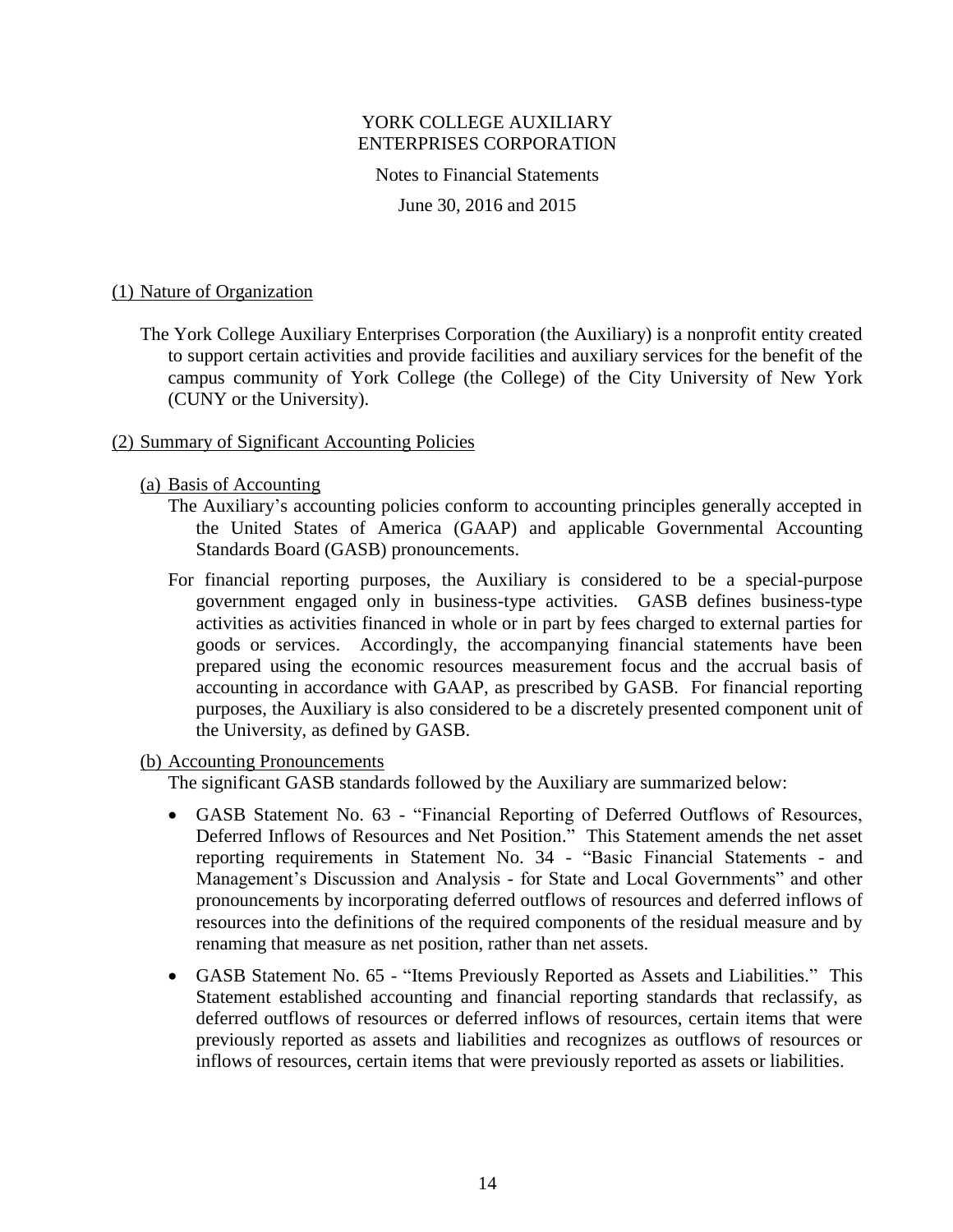### Notes to Financial Statements, Continued

## (2) Summary of Significant Accounting Policies, Continued

# (b) Accounting Pronouncements, Continued

- GASB Statement No. 72 "Fair Value Measurement and Application" provides guidance regarding accounting and financial reporting relates to fair value measures of certain investments. The requirements of this Statement are effective for periods beginning after June 15, 2015, which is the fiscal year beginning July 1, 2015 for the Auxiliary. For the Auxiliary, this Statement became effective for the fiscal year beginning July 1, 2015.
- GASB Statement No. 79 "Certain External Investment Pools and Pool Participants." This Statement, issued in December 2015, addresses the accounting and financial reporting for certain external investment pools and pool participants. It establishes the criteria for an external investment pool to qualify for making the election to measure all of its investments at amortized cost for financial reporting purposes. The provisions of this Statement are effective for financial statements for years beginning after June 15, 2015, except for certain provisions on portfolio quality, custodial credit risk and shadow pricing. For the Auxiliary, this Statement became effective for the fiscal year beginning July 1, 2015.

### (c) Net Position

The Auxiliary's resources are classified into the following net position categories:

- Net investment in capital assets Capital assets, net of accumulated depreciation and outstanding principal balances of debt, if any, attributable to the acquisition, construction, or improvement of those assets.
- Restricted non-expendable Net position subject to externally imposed stipulations requiring the Auxiliary to maintain them in perpetuity.
- Restricted expendable Net position whose use is subject to externally imposed stipulations that can be fulfilled by the actions of the Auxiliary or the passage of time.
- Unrestricted All other net position, including net position designated by actions, if any, of the Auxiliary's Board of Directors.
- At June 30, 2016, the Auxiliary had no restricted net position.

### (d) Cash and Equivalents

Cash and equivalents are comprised of highly liquid instruments with original maturities of 90 days or less.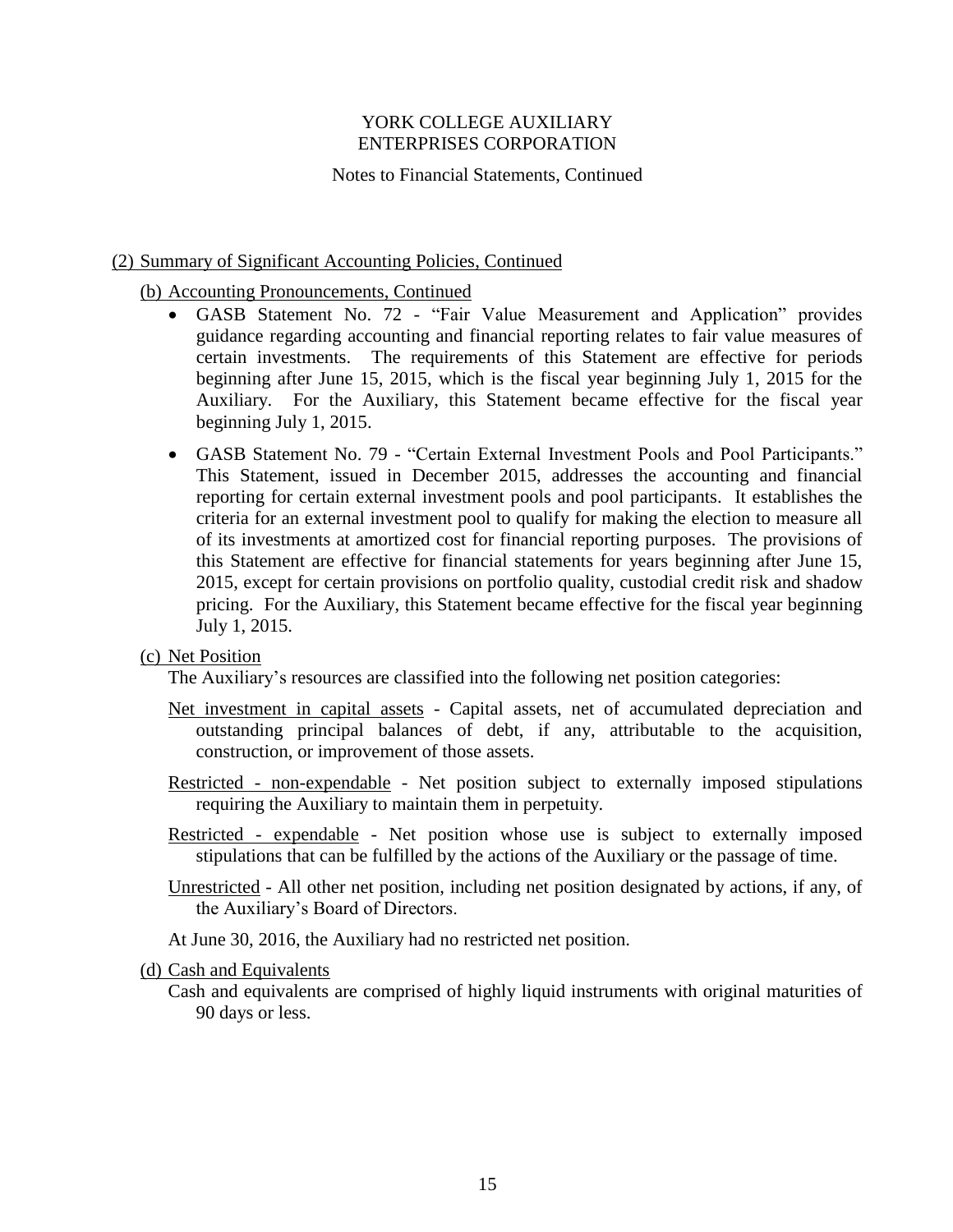#### Notes to Financial Statements, Continued

#### (2) Summary of Significant Accounting Policies, Continued

#### (e) Capital Assets

Capital assets are stated at cost at the date of acquisition or fair value at the date of contribution, if donated. In accordance with the Auxiliary's capital asset policy, capital assets are defined as any asset with a useful life of at least two years and a cost or value at the time of receipt of \$1,000 or more for computer hardware and \$5,000 or more for all other equipments; and \$25,000 or more for building improvements. Depreciation is computed using the straight-line method over the estimated useful life of the asset and is not allocated to the functional expense categories. The estimated useful life of furniture, fixtures and equipment is five years. The estimated useful life of building improvements is the lesser of the projected life or 25 years.

#### (f) Investments

The Auxiliary records its investments at fair value based on quoted market prices, with changes in fair value of investments recorded in the statements of revenue, expenses and changes in net position.

### (g) Receivables

Receivables are charged to bad debt expense when they are determined to be uncollectible based upon a periodic review of the accounts by management. Accounting principles generally accepted in the United States of America require that the allowance method be used to recognize bad debts; however, the effect of using the direct write-off method is not materially different from the results that would have been obtained under the allowance method.

### (h) Revenue Recognition

Operating revenue is recognized in the period earned and are primarily derived from agreements with third-party vendors that provide bookstore, cafeteria, vending, copier, facility rental and other services. Fees that are collected prior to year-end, if any, relating to the subsequent year are recorded as unearned revenue.

### (i) Donated Space and Services

The Auxiliary operates on the campus of the College and, utilizes office space and certain services made available to it. The cost savings associated with such arrangements are recorded as donated space and services and are recognized as revenue and expenses in the accompanying financial statements based on the fair value of such services (note 8).

#### (j) Functional Expenses

The costs of providing the various programs and other activities have been summarized on a functional basis in the statements of revenue, expenses and changes in net position. Accordingly, certain costs have been allocated among the programs and supporting services benefited.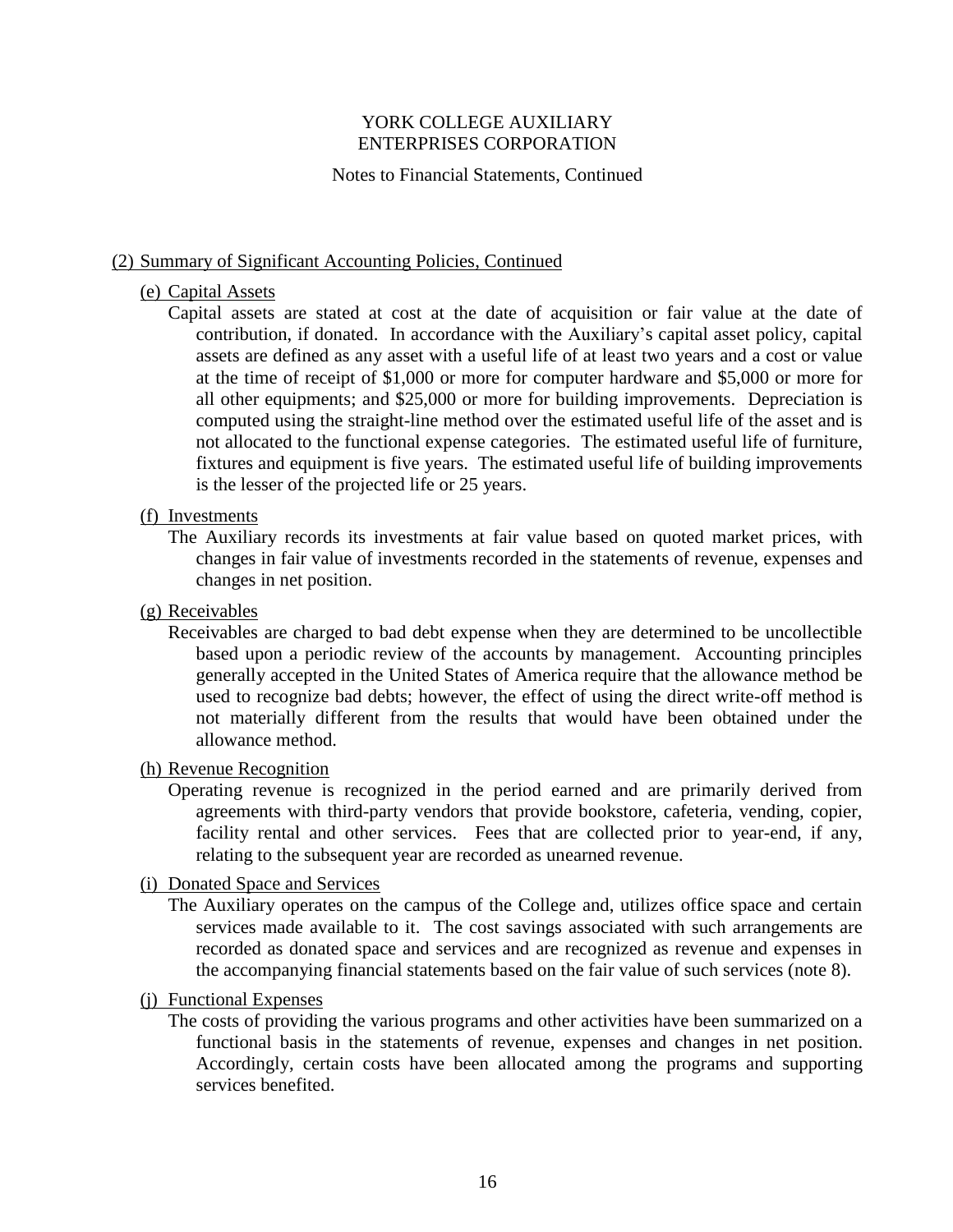### Notes to Financial Statements, Continued

### (2) Summary of Significant Accounting Policies, Continued

### (k) Use of Estimates

The preparation of financial statements in accordance with GAAP requires management to make estimates and judgments that affect the reported amounts of assets and liabilities and disclosures of contingent assets and liabilities at the date of the financial statements and the reported amounts of revenue and expenses during the reporting period. Actual results could differ from those estimates.

## (l) Commissions

Bookstore, cafeteria and vending commissions represent income earned under contracts with third-party vendors who operate and maintain the campus bookstore, cafeteria, and vending services, respectively.

### (m) Subsequent Events

Management has evaluated subsequent events through the date of the report which is the date the financial statements were available to be issued.

## (n) Income Taxes

The Auxiliary is exempt from income taxes under Section  $501(c)(3)$  of the Internal Revenue Code (the Code), therefore, no provision for income taxes is reflected in the financial statements. The Auxiliary has been classified as a publicly supported organization that is not a private foundation under Section 509(a) of the Code. The Auxiliary presently discloses or recognizes income tax positions based on management's estimate of whether it is reasonably possible or probable that a liability has been incurred for unrecognized income taxes. Management has concluded that the Auxiliary has taken no uncertain tax positions that require adjustment in its financial statements. U.S. Forms 990 filed by the Auxiliary are subject to examination by taxing authorities.

### (3) Cash and Equivalents

Custodial credit risk of deposits is the risk that the Auxiliary's deposits may not be returned in the event of a bank failure. At June 30, 2016, \$1,163,773 of the Auxiliary's bank balance of \$1,899,314 was exposed to custodial credit risk as it was uninsured and uncollateralized.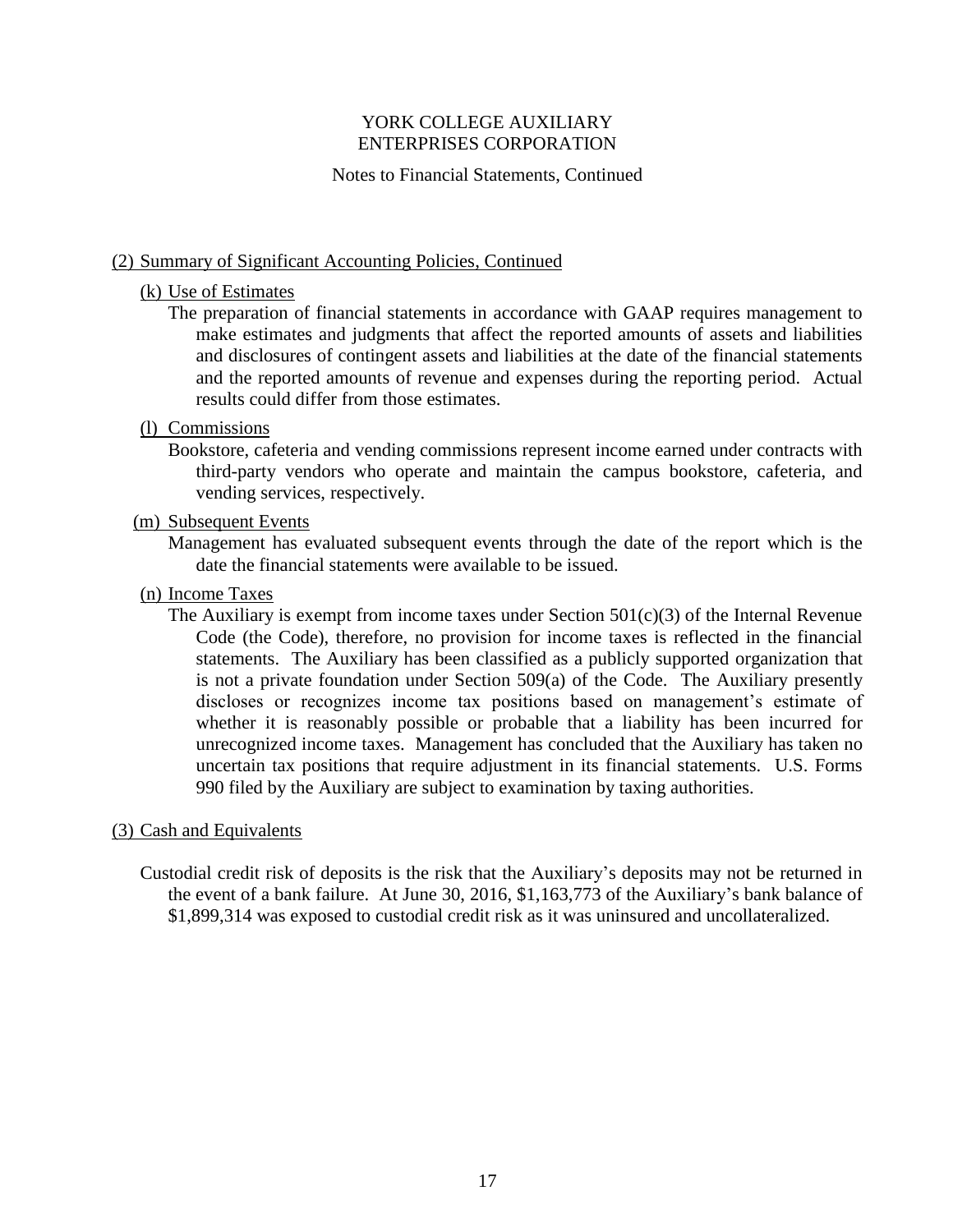#### Notes to Financial Statements, Continued

#### (4) Investments

Custodial credit risk as it relates to investments is the risk that in the event of failure of the counterparty of a transaction, the Auxiliary will not be able to recover the value of its investment portfolio that is in the possession of that failed counterparty. At June 30, 2016, the Auxiliary's entire investment portfolio balance of \$1,049,931 was exposed to custodial credit risk, as it was uninsured and uncollateralized. A portion of the Auxiliary's investments are held by CUNY in an investment pool which is under the control of the Committee on Fiscal Affairs of the Board of Trustees of CUNY (the Committee). Several investment advisory firms are engaged to assist the Committee in its investment pool portfolio management, which is comprised of cash and cash equivalents, corporate bonds, equities, mutual funds, U.S. agency mortgage-backed securities, U.S. government bonds, and foreign bonds.

|                                      | 2016        | 2015      |
|--------------------------------------|-------------|-----------|
| CUNY investment pool                 | \$1,049,931 | 1.074.771 |
| Common fund - intermediate term fund | 205,407     | 201.764   |
|                                      | \$1,255,338 | 1,276,535 |

- A framework has been established for measuring fair value. That framework provides a fair value hierarchy that prioritizes the inputs to valuation techniques used to measure fair value. The hierarchy gives the highest priority to unadjusted quoted prices in active markets for identical assets or liabilities (level 1 measurements) and the lowest priority to unobservable inputs (level 3 measurements). The three levels of the fair value hierarchy are described below:
	- Level 1 Inputs to the valuation methodology are unadjusted quoted prices for identical assets or liabilities in active markets that the Auxiliary has the ability to access.
	- Level 2 Inputs to the valuation methodology include:
		- Quoted prices for similar assets or liabilities in active markets;
		- Quoted prices for identical or similar assets or liabilities in inactive markets;
		- Inputs other than quoted prices that are observable for the asset or liability; and
		- Inputs that are derived principally from or corroborated by observable market data by correlation or other means.

If the asset or liability has a specified (contractual) term, the level 2 input must be observable for substantially the full term of the asset or liability.

Level 3 - Inputs to the valuation methodology are unobservable and significant to the fair value measurement.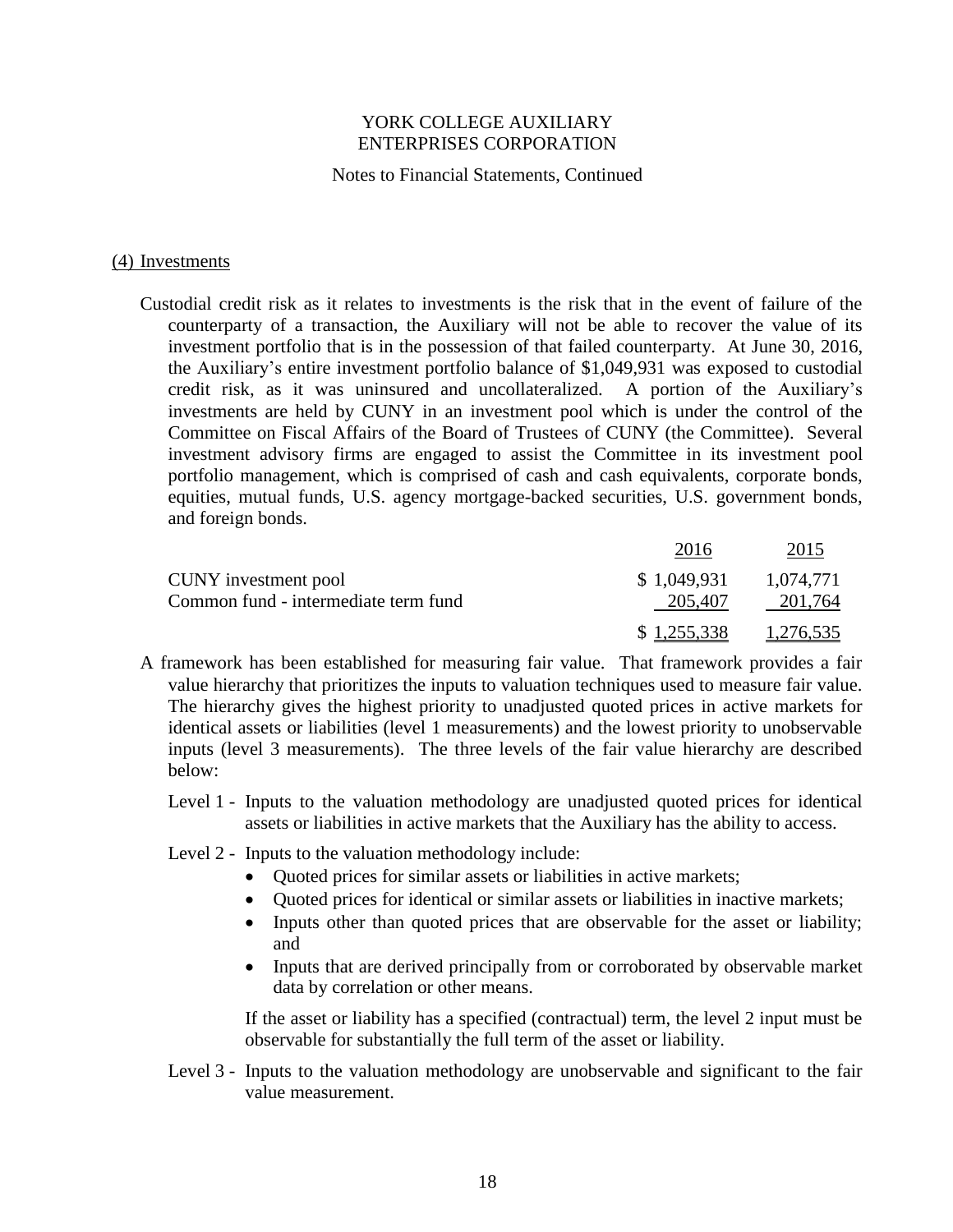#### Notes to Financial Statements, Continued

#### (4) Investments, Continued

- The asset's or liability's fair value measurement level within the fair value hierarchy is based on the lowest level of any input that is significant to the fair value measurement. Valuation techniques used need to maximize the use of observable inputs and minimize the use of unobservable inputs. There have been no changes in the methodologies used at June 30, 2016.
- The methods described above may produce a fair value calculation that may not be indicative of net realizable value or reflective of future fair values. Furthermore, while the Auxiliary believes its valuation methods are appropriate and consistent with other market participants, the use of different methodologies or assumptions to determine the fair value of certain financial instruments could result in a different fair value measurement at the reporting date.
- The following table set forth by level, within the fair value hierarchy, the Auxiliary's assets at fair value as of June 30, 2016:

|                                      | Assets at Fair Value as of June 30, 2016 |           |                                    |              |           |
|--------------------------------------|------------------------------------------|-----------|------------------------------------|--------------|-----------|
|                                      |                                          | Level 1   | Level 2                            | Level 3      | Total     |
| CUNY investment pool                 |                                          |           |                                    | $-1,049,931$ | 1,049,931 |
| Common fund - intermediate term fund |                                          | 205,407   | $\overline{\phantom{0}}$           |              | 205,407   |
|                                      |                                          | \$205,407 | $\sim$ $\sim$ $\sim$ $\sim$ $\sim$ | 1,049,931    | 1,255,338 |

The following table summarizes the activity for financial instruments classified as Level 3 in 2016:

| Balance at June 30, 2015      | \$1,074,771 |
|-------------------------------|-------------|
| Dividends and interest income | 5.485       |
| Realized and unrealized loss  | (30,325)    |
| Balance at June 30, 2016      | \$1.049.931 |

#### (5) Capital Assets

At June 30, 2016 and 2015, capital assets, consisted of the following:

|                               | 2016                 |           |           |                   |  |  |
|-------------------------------|----------------------|-----------|-----------|-------------------|--|--|
|                               | Beginning<br>balance | Additions | Disposals | Ending<br>balance |  |  |
| Furniture and equipment       | 44,357<br>\$         | 3,090     | (2, 478)  | 44,969            |  |  |
| Equipment                     | 131,971              | 17,317    |           | 149,288           |  |  |
| Vehicles                      | 116,428              |           | (35, 640) | 80,788            |  |  |
| Improvements                  | 73,938               | 18,106    |           | 92,044            |  |  |
| Total                         | 366,694              | 38,513    | (38, 118) | 367,089           |  |  |
| Less accumulated depreciation | (311,069)            | (33,962)  | 38,118    | (306, 913)        |  |  |
| Capital assets, net           | 55,625               | 4,551     |           | 60,176            |  |  |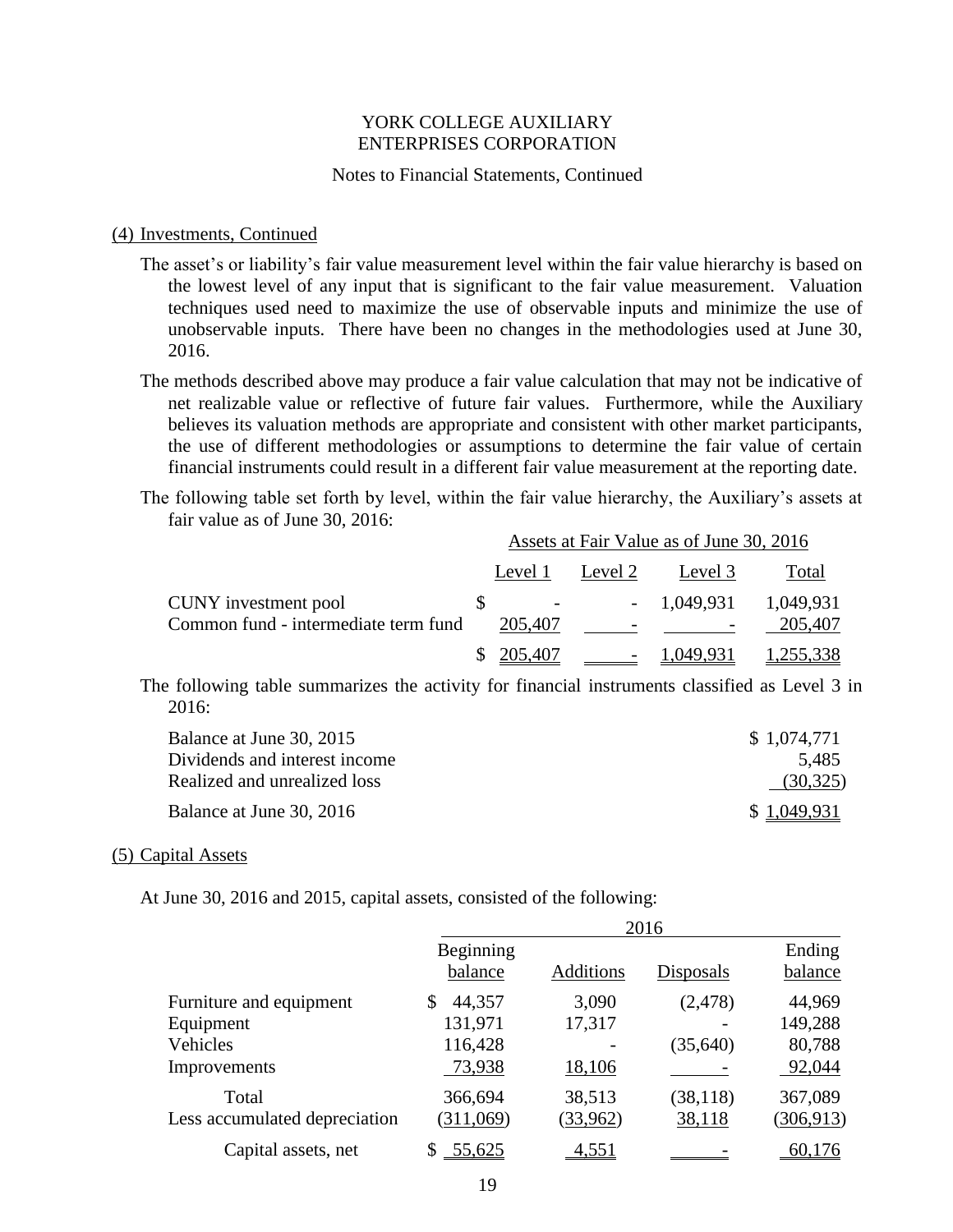### Notes to Financial Statements, Continued

### (5) Capital Assets, Continued

|                               | 2015         |                  |           |           |
|-------------------------------|--------------|------------------|-----------|-----------|
|                               | Beginning    |                  |           | Ending    |
|                               | balance      | <b>Additions</b> | Disposals | balance   |
| Furniture and equipment       | 44,357<br>\$ |                  |           | 44,357    |
| Equipment                     | 129,905      | 2,066            |           | 131,971   |
| Vehicles                      | 76,980       | 39,448           |           | 116,428   |
| Improvements                  | 73,938       |                  |           | 73,938    |
| Total                         | 325,180      | 41,514           |           | 366,694   |
| Less accumulated depreciation | (267, 178)   | (43,891)         |           | (311,069) |
| Capital assets, net           | $-58,002$    | (2,377)          |           | 55,625    |

#### (6) Deposits Held in Custody for Others

At June 30, 2016 and 2015, the Auxiliary held \$290,763 and \$232,489, respectively, which related to deposits held in custody for others, and is comprised of funds which are held on behalf of various other York College departments.

### (7) Unrestricted Net Position - Designated

Unrestricted net position includes \$1,970,060 and \$1,932,781 at June 30, 2016 and 2015, respectively, designated by the Board of Directors of the Auxiliary to fund costs related to the purchase and replacement of furniture, equipment and capital projects, and to support a select number of College departments that generate revenue.

#### (8) Donated Space and Services

The Auxiliary utilizes certain facilities and professional services provided by the College. The estimated fair values of facilities and salaries are included in the accompanying statements of revenue, expenses and changes in net position. Professional services and facilities for the years ended June 30, 2016 and 2015 amounted to the following:

|                       | 2016      | 2015    |
|-----------------------|-----------|---------|
| Professional services | \$284,149 | 281,726 |
| Facilities            | 3,016     | 3,596   |
|                       | \$287,165 | 285,322 |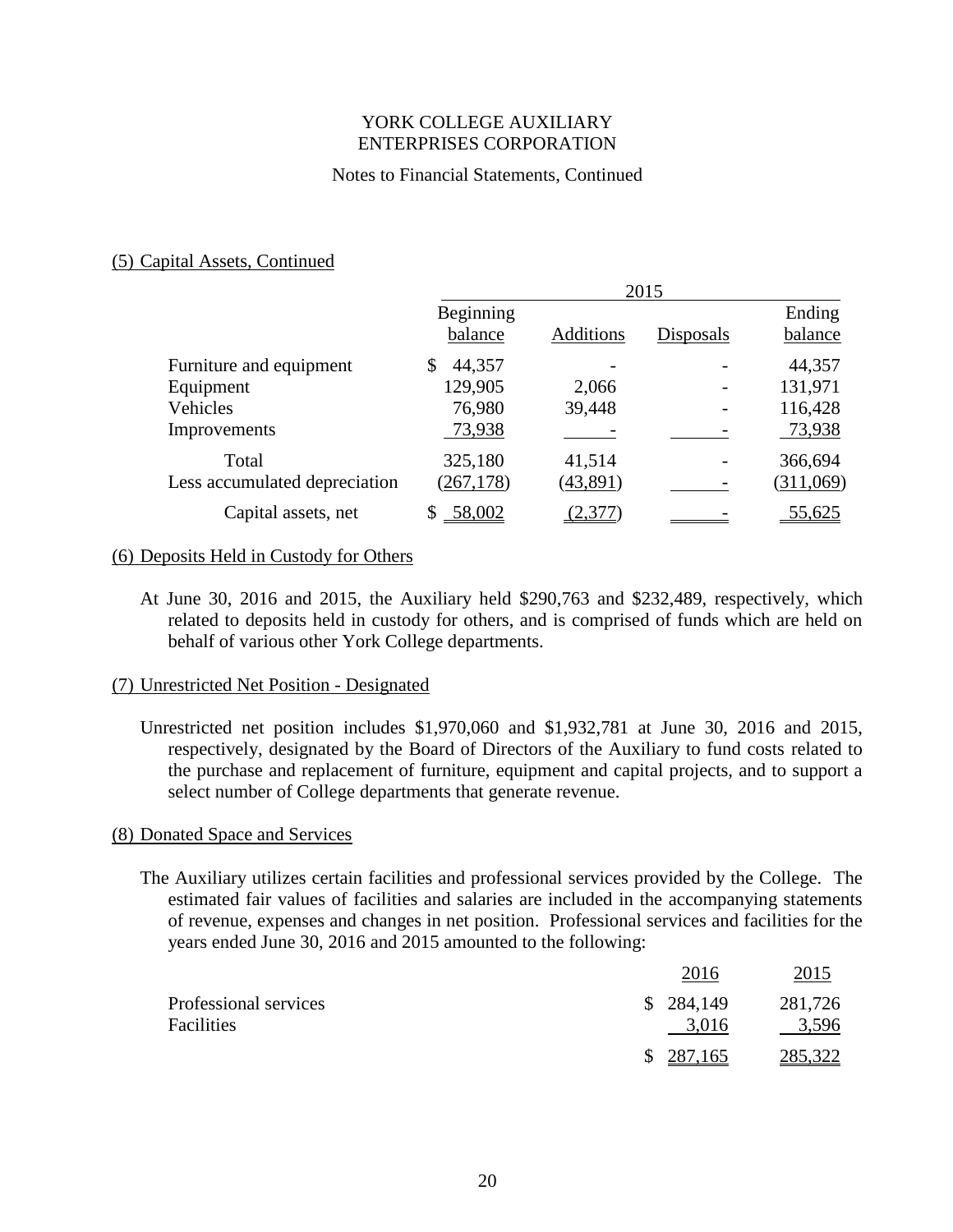#### Notes to Financial Statements, Continued

#### (9) Commissions

- Bookstore commissions represent income earned from the operation of the campus bookstore. The Auxiliary receives an annual commission based on a percentage of total sales. The bookstore contract expired on April 30, 2014; however, the Auxiliary renewed the contract through April 2015 and also exercised an option for an additional renewal term for two oneyear periods. Under the renewed contract, the bookstore vendor will make an annual contribution of \$35,000 to the College for student scholarships in addition to the annual sales commissions earned by the Auxiliary. The Auxiliary receives 5% of commission on up to \$1 million net sales, 6% on net sales up to \$1.6 million, 7% on net sales up to \$2.5 million and 8% on net sales of over \$2.5 million.
- Food service commissions represent income earned on the sale of food, catering and vending services, and nonalcoholic beverages on campus. The Auxiliary signed a new contract and receives an annual commission equal to \$130,000 plus additional commission based on a percentage of annual sales. The contract has a five year term commencing June 4, 2012 and expires on June 30, 2017.

#### (10) Royalties

During the years ended June 30, 2016 and 2015, the Auxiliary received a royalty payment of \$42,325 and \$42,320, respectively, from Verizon for leasing space on the roof of one its buildings to house a telecommunications transmitter. The contract expired on September 20, 2012 and a new contract is under negotiation.

### (11) Related Party Transactions

- At June 30, 2016 and 2015, the Auxiliary owed \$539,697 and \$547,956, respectively, to other York College entities. The Auxiliary is occasionally required to transfer funds to/from other York College related entities during the course of the year for payroll reimbursement and other costs, if any.
- The Auxiliary has invested \$1,049,931 and \$1,074,771 as of June 30, 2016 and 2015, respectively, in the CUNY Investment Pool (note 4) which is under the control of the Committee, a related party.

#### (12) Accounting Standards Issued But Not Yet Implemented

GASB Statement No. 77 - "Tax Abatement Disclosures," is intended to improve financial reporting by providing users with information regarding the nature and magnitude of tax abatements, which is currently not required to be reported. The requirements of this statement are effective for periods beginning after December 15, 2015, which is the fiscal year beginning July 1, 2016 for the Auxiliary. This statement is not expected to have an effect on the financial statements of the Auxiliary.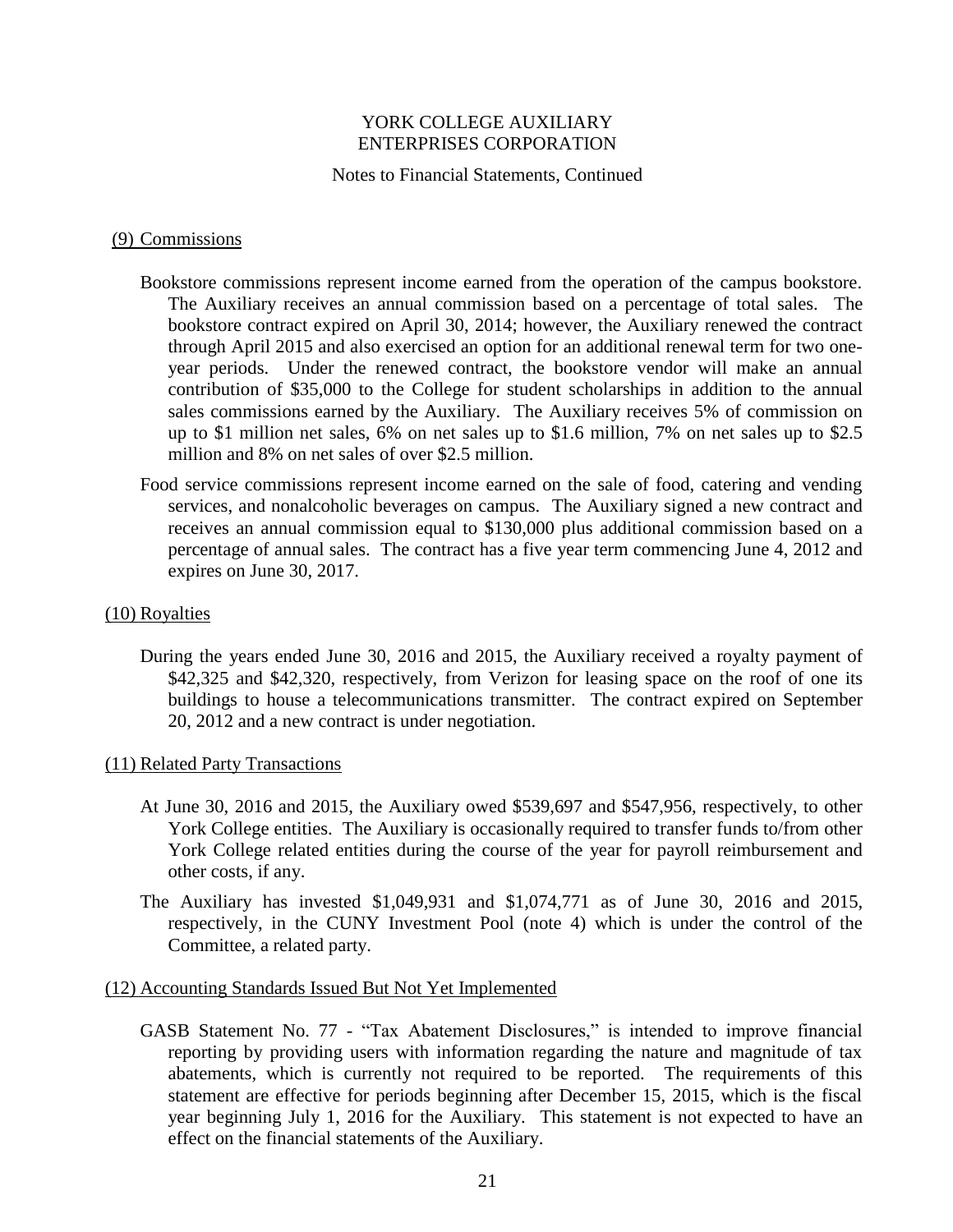Notes to Financial Statements, Continued

### (12) Accounting Standards Issued But Not Yet Implemented, Continued

- GASB Statement No. 78 "Pensions Provided Through Certain Multiple-Employer Defined Benefit Pension Plans." This statement, issued in December 2015 amends GASB Statement No. 68 to exclude pensions provided to employees of state or local governmental employers through a cost-sharing multiple-employer defined benefit pension plan that (1) is not a state or local governmental pension plan, (2) is used to provide defined benefit pensions both to employees of state or local governmental employers, and (3) has no predominant state or local governmental employer (either individually or collectively with other state or local governmental employers that provide pensions through the pension plan). This statement establishes requirements for recognition and measurement of pension expense, expenditures, and liabilities; note disclosures; and required supplementary information for pensions that have the characteristics described above. The provisions of this statement are effective for financial statements for years beginning after December 15, 2015, which is the fiscal year beginning July 1, 2016 for the Auxiliary. This statement is not expected to have an effect on the financial statements of the Auxiliary.
- GASB Statement No. 80 "Blending Requirements for Certain Component Units an Amendment of GASB Statement No. 14." This statement, issued in January 2016, amends the blending requirements for the financial statement presentation of component units of all state and local governments. It requires blending of a component unit incorporated as a notfor-profit corporation in which the primary government is the sole corporate member. The provisions of this statement are effective for financial statements for years beginning after June 15, 2016, which is the fiscal year beginning July 1, 2016 for the Auxiliary. This statement is not expected to have an effect on the financial statements of the Auxiliary.
- GASB Statement No. 81 "Irrevocable Split-Interest Agreements." This statement, issued in March 2016, establishes accounting and reporting standards for irrevocable split-interest agreements with characteristics that are equivalent to irrevocable split-interest agreements in which a donor irrevocably transfers resources to an intermediary who administers these resources for the unconditional benefit of a government and at least one other beneficiary. The provisions of this statement are effective for financial statements for years beginning after December 15, 2016. For the Auxiliary, this statement becomes effective for the fiscal year beginning July 1, 2017. This statement is not expected to have an effect on the financial statements of the Auxiliary.